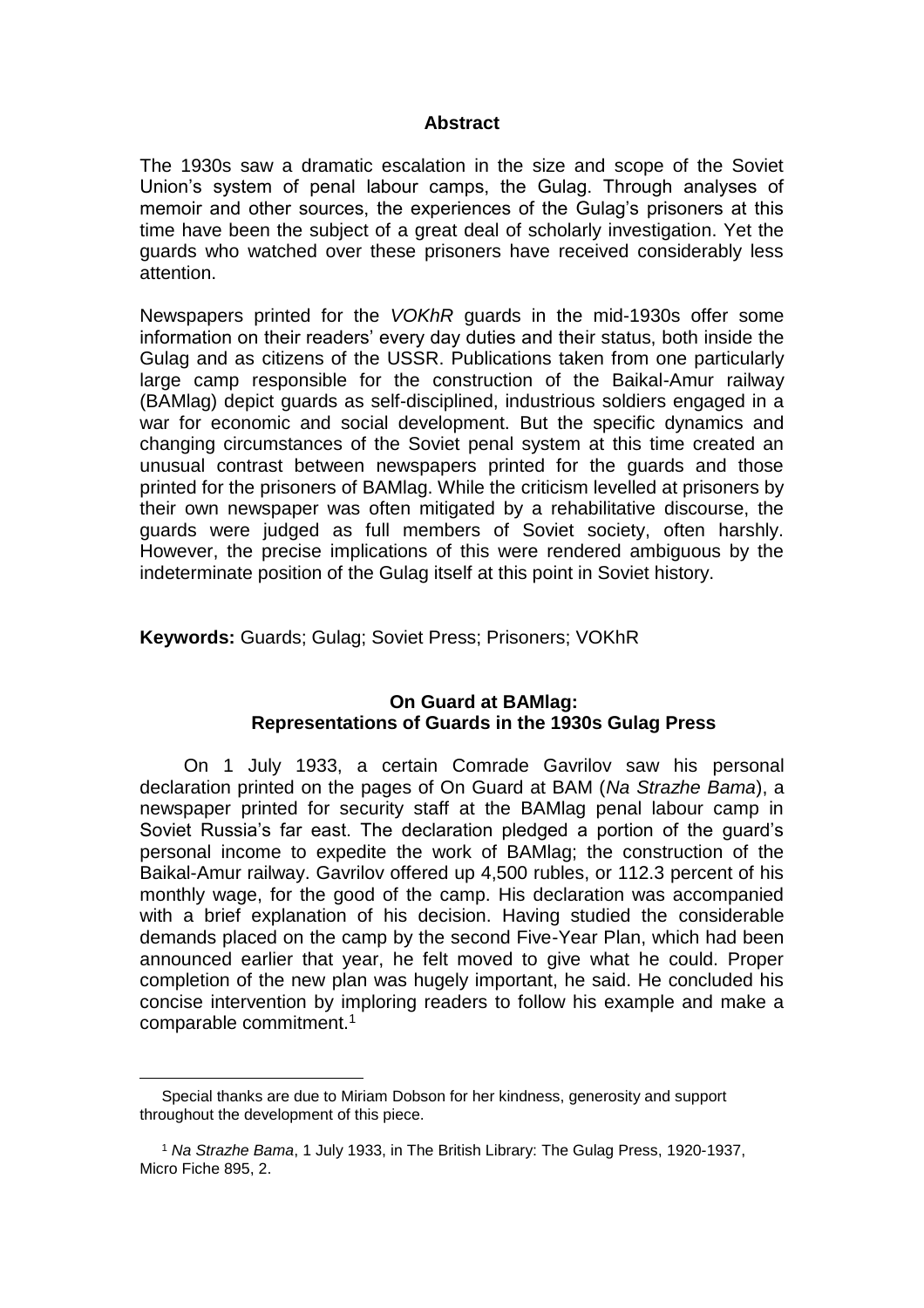Who was this dutiful and patriotic guard? We may presume something of his background. Gulag guards came primarily from three major groups: the Red Army, the Gulag's prisoner population, and from elsewhere within the NKVD. Had he belonged to the first group, Gavrilov may have been one of those who struggled to readjust to civilian life after leaving the military; demobilized soldiers were more easily encouraged to take a job in the inhospitable places where many camps were established. Alternatively, he would also have lacked employment prospects if he had been a prisoner at BAMlag, and consequently may have chosen to remain in his camp and become a guard, something under-staffed administrators seemed to welcome (or even enforce).<sup>2</sup> Finally, work in the Gulag was one of the least desirable positions that the NKVD had to offer, so if Gavrilov had come from within that institution he is likely to have suffered the misfortune of demotion.<sup>3</sup>

Less can be surmised about his role after his arrival at BAMlag. With the notable exception of a recently published memoir translated by Deborah Kaple, the vast majority of first-hand accounts of Gulag life have come from prisoners.<sup>4</sup> Through the study of personal memoir and the analysis of official discourse, the experiences of Gulag prisoners have thus been examined in some detail, but their guards remain relatively obscure figures, occasionally glimpsed from the prisoner's perspective.<sup>5</sup> During the 1930s, the Gulag steadily increased in size whilst public discussion of it was suppressed, and this put limitations on the literary representations of guards like Comrade Gavrilov.<sup>6</sup> Personnel files in the Central Gulag Archive remain classified, and other archival materials offer little enough information on the numbers of guards working at each camp, and even fewer details on the duties of individual employees.<sup>7</sup>

<sup>3</sup> Anne Applebaum, *Gulag: A History* (Penguin: London, 2004), pp. 244-45.

<sup>4</sup> Deborah Kaple, introduction to Fyodor Mochulsky, *Gulag Boss: A Soviet Memoir*, trans. and ed. Deborah Kaple (Oxford: Oxford University Press, 2011), xxvi.

<sup>5</sup> For further discussion of prisoner memoirs in Soviet history, see: Cynthia Ruder, *Making History for Stalin: The Story of the Belomor Canal* (Gainesville: University Press of Florida, 1998), 7. J. Arch Getty, *The Origins of the Great Purges: The Soviet Communist Party Reconsidered, 1933-1938* (Cambridge: Cambridge University Press, 1985), 4-6. For examples of memoir in use, see: Frierson, Cathy A., and Semyon S. Vilensky. *Children of the Gulag* (London: Yale University Press, 2010). Nanci Adler, *The Gulag Survivor: beyond the Soviet System* (London: Transaction Publishers, 2002). Leona Toker, *Return from the Archipelago: Narratives of Gulag Survivors* (Bloomington: Indiana University Press, 2000). Nadezhda Joffe vividly depicts the figure of the guard here: Nadezhda Joffe, *Back in Time: My Life, My Fate, My Epoch* (Michigan: Labor Publications Inc, 1995), 91-97. Aleksandr Solzhenitsyn did write extensively about Gulag guards from a less immediate perspective: Aleksandr Solzhenitsyn, *The Gulag Archipelago, 1918-1956: An Experiment in Literary Investigation* (London: Harvill Press, 1978),152, 219-227.

<sup>6</sup> Ruder, *Making History for Stalin*, 144.

 $\overline{a}$ 

<sup>7</sup> Alan Barenberg, 'From Prison Camp to Mining Town: The Gulag and its Legacy in Vorkuta, 1938-1965' (Ph.D. Thesis, University of Chicago, 2007), 63.

<sup>2</sup> Steven Barnes, *Death and Redemption: The Gulag and the Shaping of Soviet Society* (Princeton: Princeton University Press, 2011), 48, 51.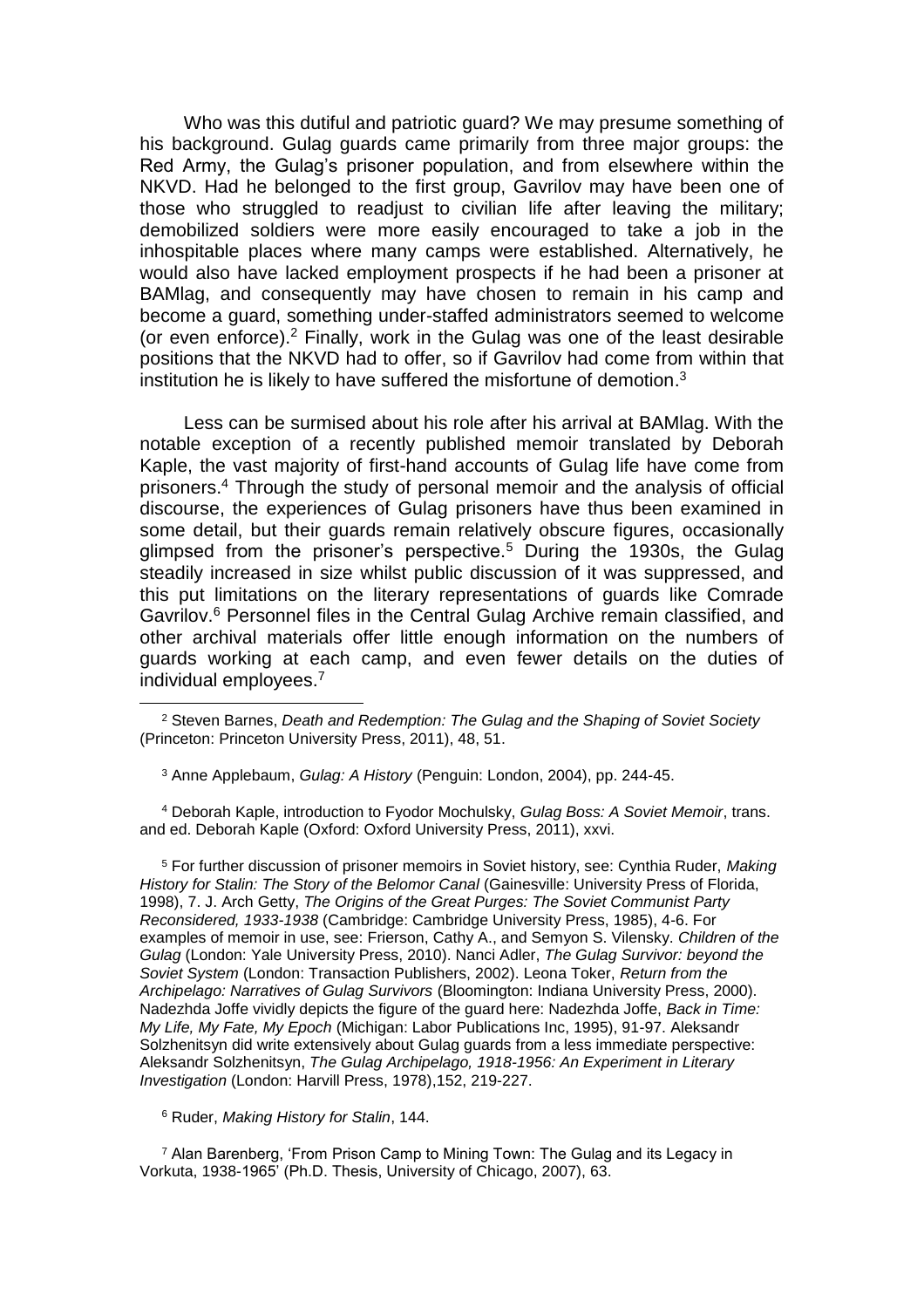In this context, the newspaper *Na Strazhe Bama* represents an isolated window into a life spent guarding one of the Gulag's largest and most significant camps. By 1936, BAMlag held 180,000 inmates, over 20% of the Gulag's entire prisoner population.<sup>8</sup> This surely must have necessitated a vast contingent of guards for whom the camp's journalists, the *lagkory*, wrote. In this piece, issues of *Na Strazhe Bama* taken from 1933 to 1936 will be inspected for insights into the role and status of the guards at BAMlag. A smaller but significant number of citations will also come from editions of a second paper, *Zorkiĭ Strelok* (The Vigilant Rifleman), published for BAMlag's guards in 1935. Observations drawn from these sources are therefore only strictly relevant to the mid-1930s.<sup>9</sup> The decision to focus on publications from one particular camp at one particular time is intended to keep the material manageable, but some insights into the guards' day-to-day life, their status and the expectations placed upon them by others will apply across the Gulag's huge network of camps.

To be specific, both *Zorkiĭ Strelok* and *Na Strazhe Bama* were printed for the *Voenizirovanna͡ia Okhrana* (Militarized Guard), often shortened to *VOKhR*  or *v/okhrany*. <sup>10</sup> These were the armed contingents of security personnel who patrolled the perimeter of Gulag outposts and escorted prisoners to and from their places of work, ensuring the obedience of inmates and minimising escapes. Consumption of these papers outside the ranks of the *VOKhR* was strictly prohibited, as repeatedly indicated on the front page of each source.<sup>11</sup> It is not clear how diligently this rule was obeyed, so we cannot be sure who did read the sources, but we do at least know with real certainty who was supposed to read the sources and therefore who was supposed to be absorbing the messages embedded within.

I will argue that in some respects both *Na Strazhe Bama* and *Zorkiĭ Strelok* are conventional publications of their time. Their language contains familiar Soviet tropes and their content is dominated by typical themes and preoccupations. Yet the reflection of Soviet social values in the texts produces a surprising dynamic between guards and their prisoners. A newspaper published for the inmates at the camp, *Stroitel' Bama* (Builder of BAM), addressed its readers with positive, congratulatory articles celebrating hard

<sup>8</sup> Oleg V. Khlevniuk, *The History of the Gulag: From Collectivisation to the Great Terror* (London: Yale University Press, 2004), 108.

<sup>9</sup> Whilst this article cites editions of the prisoners' newspaper *Stroitel' Bama* from the years 1933, 1934 and 1936, the British Library only holds samples of *Na Strazhe Bama* from 1933 and 1936, and a smaller range of examples from *Zorkiĭ Strelok* from 1935 alone. Unavoidably, this fact has restricted the scope of the piece. See: The British Library: The Gulag Press, 1920-1937, Mic. F. 895.

<sup>10</sup> *Na Strazhe Bama*, 7 November 1936, 4.

<sup>&</sup>lt;sup>11</sup> The rubric of each paper specifies that editions must not be disseminated beyond the VOKhR. See, for example: *Na Strazhe Bama*, 10 October 1936, 1. *Zorkiĭ Strelok*, 17 January 1935, in The British Library: The Gulag Press, 1920-1937, Micro Fiche 895, 1.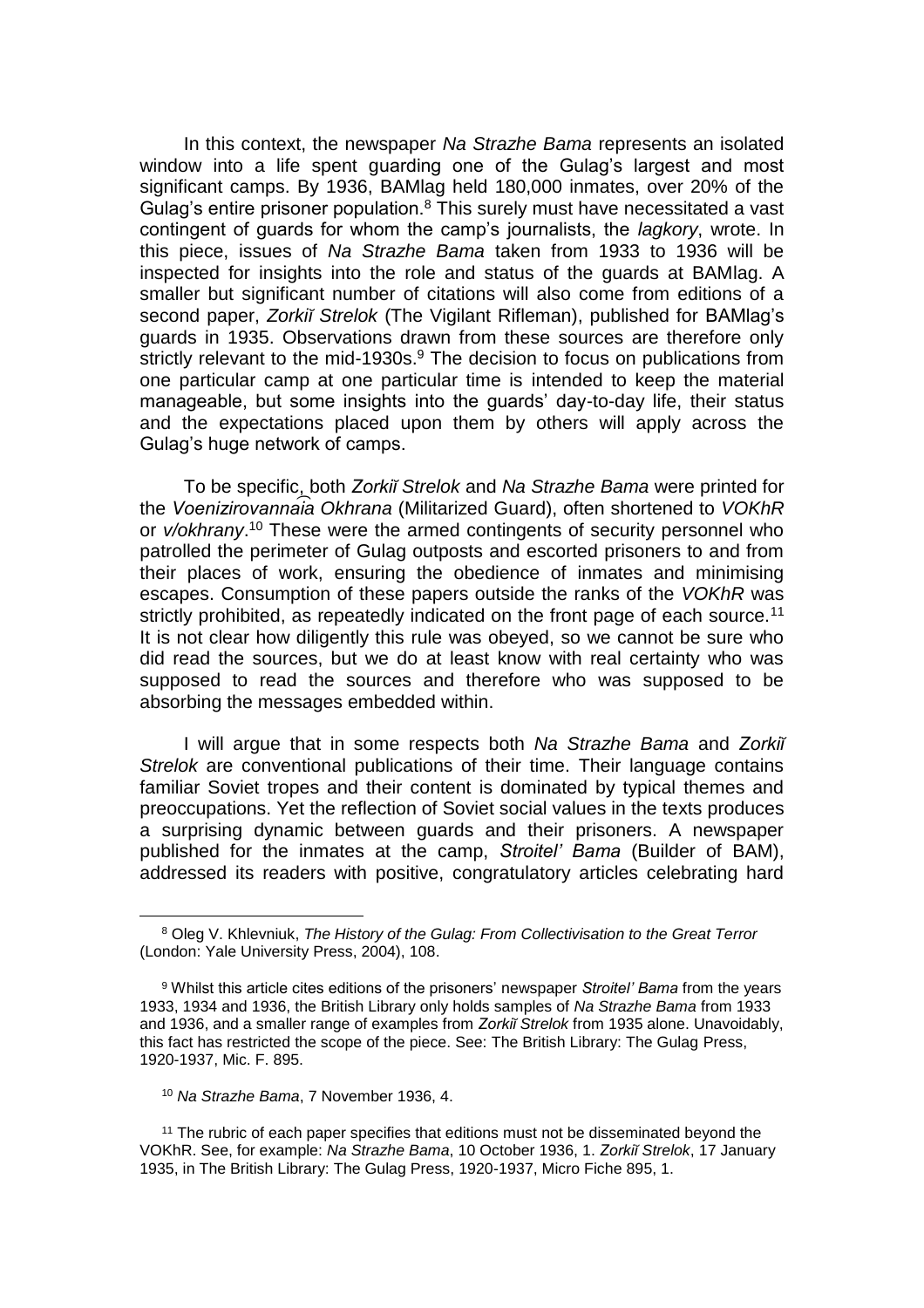work and achievement. In contrast, the guards were treated more critically by their paper, despite their comparably higher status as non-criminals. I attribute this to the legacies of Soviet discourse on correctional punishment, on the one hand, and the ongoing transformation of Soviet society on the other. I also suggest that central administrative organs abdicated discursive influence over the camp's journalists, leaving them over-reliant on established clichés and unwilling to develop a more coherent image of the Gulag guard. I do this first by discussing the source material in more depth, then moving on to review the contents of the guards' papers, both independently and in relation to *Stroitel' Bama*. The piece ends with a broader analysis of Soviet society in the 1930s in an effort to explain Comrade Gavrilov's position within it.

## **Analysing Discourse in the Soviet Context**

The generosity of Gavrilov's donation to BAMlag appears diminished by the context in which it was declared, because he was not the only guard to have such a declaration printed in *Na Strazhe Bama* on 1 July 1933. A number of his colleagues pledged varying amounts of their personal wealth, though their reasons for doing so were expressed in a strikingly uniform way. In a single formulaic sentence of two clauses, every article made reference to the importance of the second Five-Year Plan, which each guard is said to have studied closely.<sup>12</sup> The homogeneity of the declarations suggests that the camp's contingent of *lagkory* (a contraction of the Russian for 'camp correspondents') wrote them using a standard format on the guards' behalf, thereby obscuring from the contemporary reader any more personal reason which they could have had for making their donations; they may well have been forced. The high levels of illiteracy amongst labour camp guards might also have compelled the *lagkory* to offer a helping hand.<sup>13</sup> Alternatively, the guards may not have been trusted to write something consistent with the newspaper's ideological agenda.

Little is known about the *lagkory* themselves, whether benevolent ghost writers for illiterate guards or hard-nosed defenders of the state ideology. It is evident from the sources that many of the newspapers' articles, perhaps most of them, were actually written by the guards or at least from their perspective. The same is true of the prisoners' newspaper and its readership, though there is an instructive difference between the two types of publication. When making a written contribution, guards were often referred to as *voenkory* or 'war correspondents', as if they were writing from the front line, whilst the *lagkory* submitted their own material and also acted as editors of the guards' pieces. <sup>14</sup> In contrast, prisoners who wrote for their own paper were ascribed the title *lagkory* too, suggesting not only that the editing team was made up of prisoners but also that there was little difference between editors and

<sup>12</sup> *Na Strazhe Bama*, 1 July 1933, 2.

<sup>13</sup> Applebaum, *Gulag*, p. 245. Fyodor Mochulsky, *Gulag Boss: A Soviet Memoir*, trans. and ed. Deborah Kaple (Oxford: Oxford University Press, 2011), 38.

<sup>14</sup> *Na Strazhe Bama*, 20 August 1933, 2. *Na Strazhe Bama*, 19 September 1936, 4.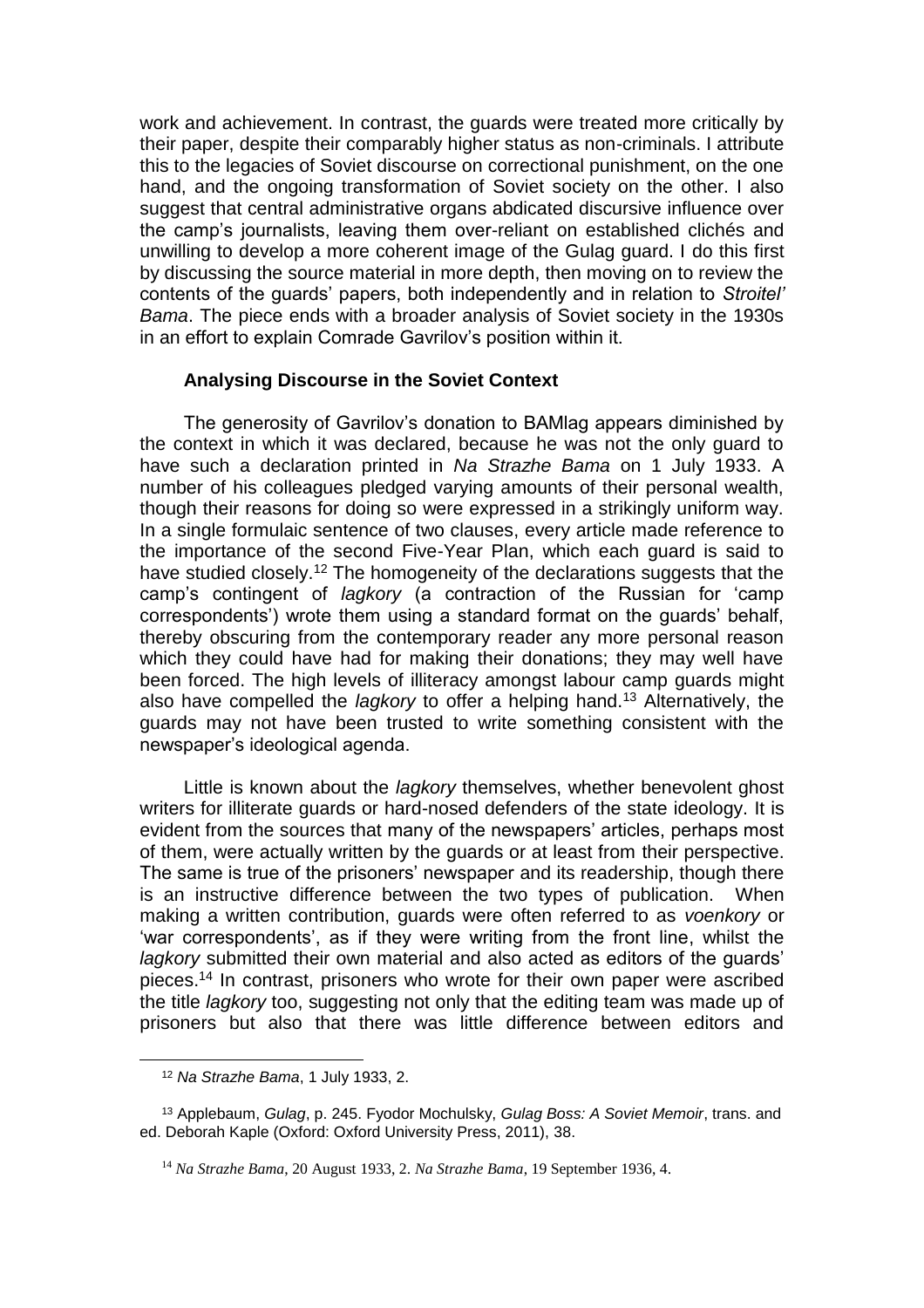contributors*.* <sup>15</sup> The distinction between camp and war correspondents in the guards' paper may have been slight, particularly if *lagkory* were originally guards who had acquired extra responsibilities, but the difference in their titles at least implies some conceptual distinction, with the *voenkory* in the heat of battle and the *lagkory* back at base camp.<sup>16</sup> Ultimately, whether prisoners, guards or employees specially hired for the task, the influence of these editors on the submissions of the readers remains largely incalculable, as does the proportion of any guard's submission which he himself had written. It seems unlikely that ordinary readers would have been granted much freedom to shape their own publication.

Such uncertainty calls into question the value of the source as an authentic representation of the guards' lives. Surrounded as they were by the apparatus of the Soviet penal system, it is probable that the *lagkory* would have felt pressured to produce articles which were congruent with Soviet ideology, or only accept articles from the *voenkory* which could be made so, especially since Article 58 had made opposition to the regime illegal in 1926.<sup>17</sup> By the 1930s, regional publications had learned to mimic the content of central newspapers in order to avoid deviating too far from the party line.<sup>18</sup> As a consequence, the newspaper's account of a guard's everyday life is unquestionably incomplete. From 1933, prisoner numbers at BAMlag began to rise rapidly. Many of the new inmates came from areas of the USSR which were in the grip of a serious famine at the time, and arrived malnourished. The camp itself was poorly prepared for this influx and did not have the supplies to feed all of the new arrivals, many of whom starved to death.<sup>19</sup> No mention of this tragedy can be found in the newspaper, though the effects of the high death rate must have had some kind of prominence in the guards' lives.

The shortcomings of the source material, however, do not render it useless. To suggest that *Na Strazhe Bama* was a mouthpiece of a distant political regime, as irrelevant to the everyday lives of BAMlag's security staff as a children's fairytale, is to simplify the relationship between the employees and their media. Scholars have contested the view that the ideological agenda of Soviet propaganda was entirely a product of the Soviet Union's ruling elite. J. Arch Getty, for example, has argued that the Great Purges of the late 1930s could not have been wholly choreographed by central administrative organs. Instead, individuals adopted, altered and reapplied the Communist

- <sup>17</sup> S. Barnes, *Death and Redemption*, pp. 84-85.
- <sup>18</sup> Matthew Lenoe, *Closer to the Masses: Stalinist Culture, Social Revolution, and Soviet Newspapers* (London: Harvard University Press, 2004), 20.

<sup>15</sup> *Stroitel' Bama,* 28 August 1936, in The British Library: The Gulag Press, 1920-1937, Mic. F. 895, 1.

<sup>16</sup> We must also consider the possibility that the *lagkory* working on the guards' papers were actually prisoners, and the same prisoners as those working on *Stroitel' Bama*.

<sup>19</sup> Applebaum, *Gulag*, 88-89.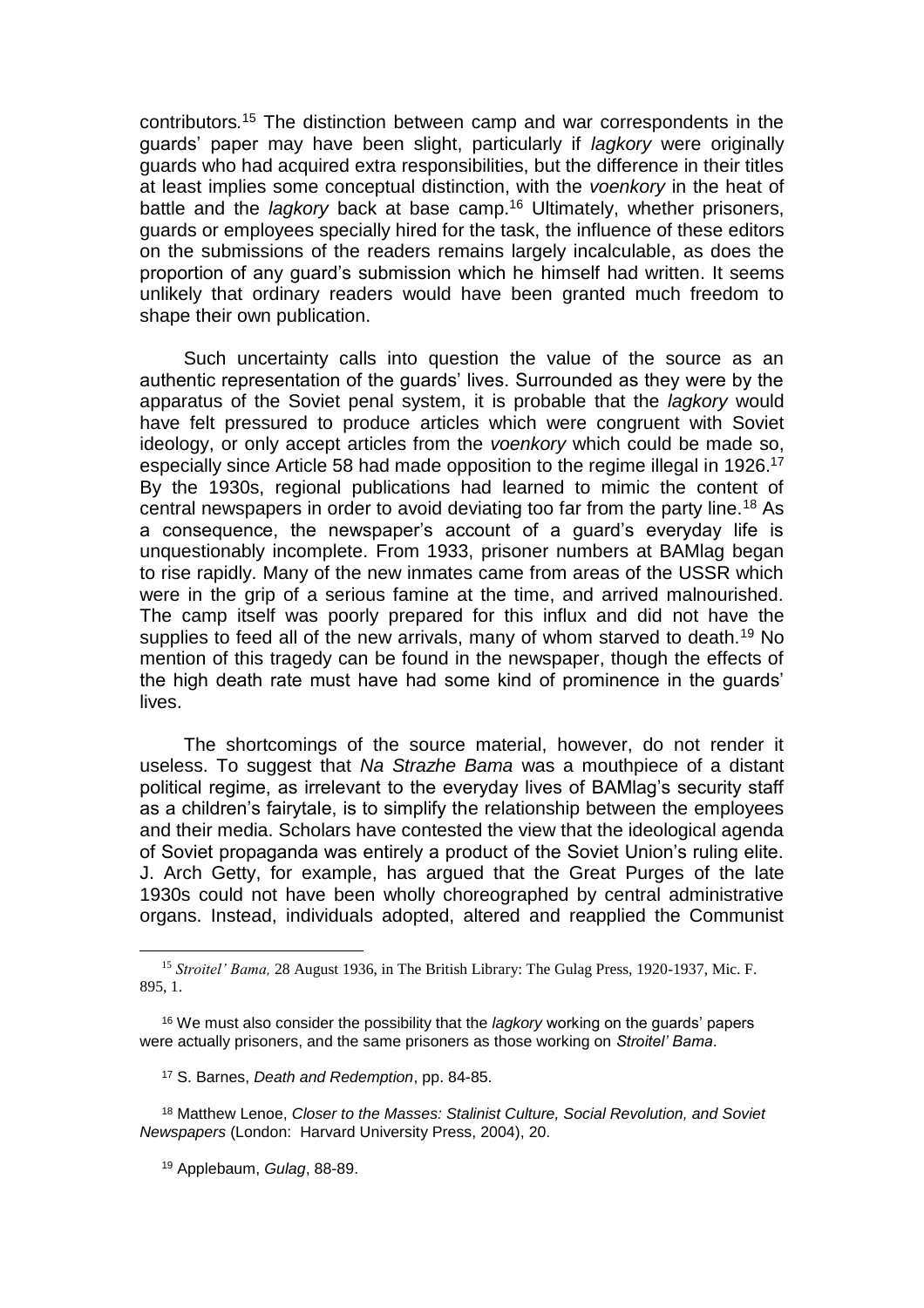Party's interpretative framework for a variety of idiosyncratic reasons, contributing to a wave of allegations and arrests.<sup>20</sup> Jochen Hellbeck deconstructs the binary between people and state slightly differently. In his configuration, Stalinist power not only subjugated the self, but also contributed to its development. Stalinism was both repressive and 'productive'.<sup>21</sup> In adapting the ideology of the Communist Party, whether to promote their own interests or develop their sense of identity, individuals generated a multiplicity of slightly different ideologies. As a result, social and economic policies did not 'uniformly emanate from above...' and do not only reflect the attitudes of the elite.<sup>22</sup>

Reading *Na Strazhe Bama* and *Zorkiĭ Strelok* is thus not comparable to reading the transcript of one of Stalin's speeches. Just as regional Gulag administrations took advantage of ambiguities in legislation from Moscow for their own ends, *lagkory* and *voenkory* utilised Marxist-Leninist terminology to express something more specific than the national policy of the Communist Party.<sup>23</sup> What's more, the writers' understanding of this terminology has been affected by the way it was used by those around them. When reading *Na Strazhe Bama*, we see a language which has been understood and developed by a host of different individuals, including the guards. When reading about a guard's reaction to the second Five Year Plan, we see more than simply the demands of the regime. We may also determine something of the status and expectations placed on the guards by their social milieu; other guards, camp administrators, prisoners, *lagkory* and so on. To paraphrase Cynthia Ruder, sources such as *Na Strazhe Bama* thereby provide us with one of a number of truths. 24

## **The Guard at BAMlag: Efficient, Productive, Respectable**

A cursory appraisal of *Na Strazhe Bama* confirms what might be our instinctive expectations about Gavrilov and his colleagues. First of all, the content of the paper is suffused with militaristic imagery. As well as the more neutral 'guard' (*okhrana*)*,* readers of the paper were commonly referred to as 'riflemen' (*strelki*) and 'fighters' (*boĭ͡tsy*).<sup>25</sup> Martial language was also repeatedly used to describe readers' everyday duties. Guards were encouraged to study 'war theory' (*boeva͡ia teoriia*) to aid them in the

<sup>20</sup> Getty, *The Origins of the Great Purges*, 1-6.

<sup>21</sup> Jochen Hellbeck, 'Working, Struggling, Becoming: Stalin Era Autobiographical Texts', *Russian Review* 60 (Jul., 2003): 341.

<sup>22</sup> Ruder, *Making History for Stalin*, 5.

<sup>&</sup>lt;sup>23</sup> James R. Harris discusses the limited jurisdiction of Gulag administrators here: James R. Harris, 'The Growth of the Gulag: Forced Labour in the Urals Region, 1929-1931', *Russian Review* 56 (Apr., 1997): 265-80.

<sup>24</sup> Ruder, *Making History for Stalin*, 7.

<sup>25</sup> *Na Strazhe Bama*, 13 January 1936, 1. *Na Strazhe Bama*, 10 March 1933, 1. *Na Strazhe Bama*, 10 September 1936, 1.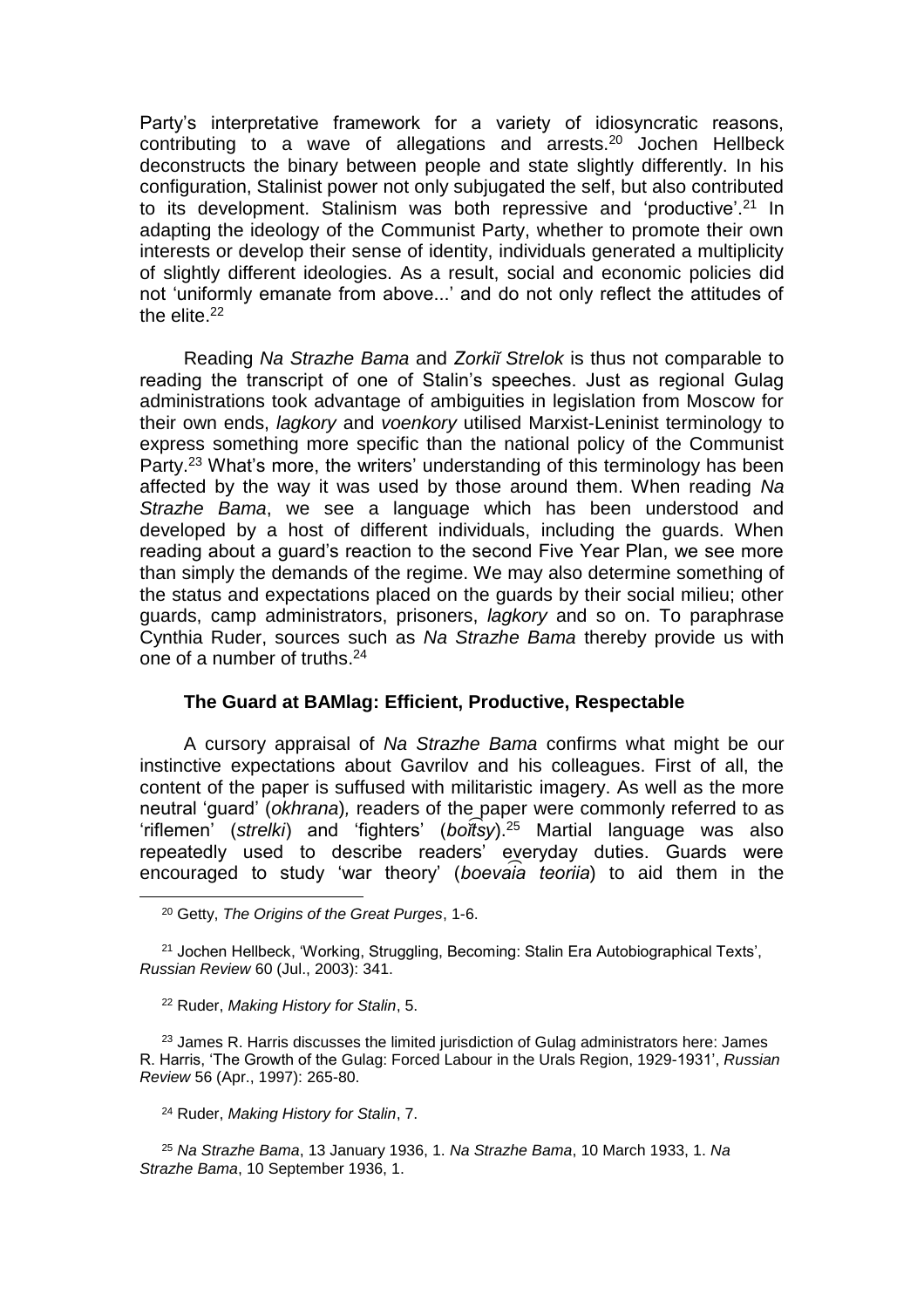completion of 'war work' (*boeva͡ia rabota*).<sup>26</sup> In particular, the construction work of BAMlag was invariably presented as part of a struggle (*bor'ba*) for the achievement of a particular goal or quota, and the paper presented its readers as soldiers engaged in a war for prosperity.<sup>27</sup> Given the backgrounds of many guards and the militarised nature of their work, this may come as no surprise. Indeed, in this regard *Na Strazhe Bama* hardly stands out from the wider Soviet press, which began borrowing heavily from military vocabulary in the 1920s.<sup>28</sup> *Zorkiĭ Strelok* exhibits exactly the same tendencies.<sup>29</sup>

As in other Soviet publications, martial language was used in connection with another theme which might naturally appear in labour camp publications: economic development. On 10 July 1933, *Na Strazhe Bama* carried a frontpage article celebrating the ongoing achievements of the Second Five-Year Plan. Readers were clearly expected to feel directly involved in this progress, as the paper insisted that the 'army' (*armi͡ia*), meaning the guards, were part of the construction of socialism.<sup>30</sup> This message was reiterated continually throughout various editions of the paper. In October of the same year, guards were encouraged to engage more fully with topical debates about the advantages of 'socialist competition' (*so͡tsialisticheskoe sorevnovanie*).<sup>31</sup> At a moment of rapid expansion within the Soviet economy and the Gulag, *so͡tsialisticheskoe sorevnovanie* was a reference to the various models of industrial production being evaluated at the time.<sup>32</sup> By asking the quards at BAMlag to consider these different models in some depth, *Na Strazhe Bama* seems to have been trying to involve them in the USSR's transition from a largely agrarian economy to an industrialised one, and did so metaphorically using military language.

Three years later, guards were still dutifully discussing the USSR's economic transition. One edition of their paper from September 1936 described a meeting of guards from two different brigades. These individuals considered various means of increasing labour productivity, and the names of those guards who had made particularly pertinent contributions to the debate were listed.<sup>33</sup> Guards were also asked to evaluate more specific economic initiatives. When economic orders and directives arrived from Soviet administrative organs or the leaders of the camp itself, these were presented

 $\overline{a}$ 

<sup>28</sup> Lenoe, *Closer to the Masses*, 78.

<sup>29</sup> *Zorkiĭ Strelok*, 23 February 1935, 2. *Zorkiĭ Strelok*, 20 July 1935, 1.

<sup>30</sup> *Na Strazhe Bama*, 10 July 1933, 1.

<sup>31</sup> *Na Strazhe Bama*, 30 October 1933, 1.

32Lewis H. Siegelbaum, 'Production Collectives and Communes and the "Imperatives" of Soviet Industrialization, 1929-1931', *Slavic Review* 45 (Spring, 1986): 80.

<sup>33</sup> *Na Strazhe Bama*, 30 September 1936, 2.

<sup>26</sup> *Na Strazhe Bama*, 10 July 1933, 1.

<sup>27</sup> *Na Strazhe Bama*, 30 September 1936, 2.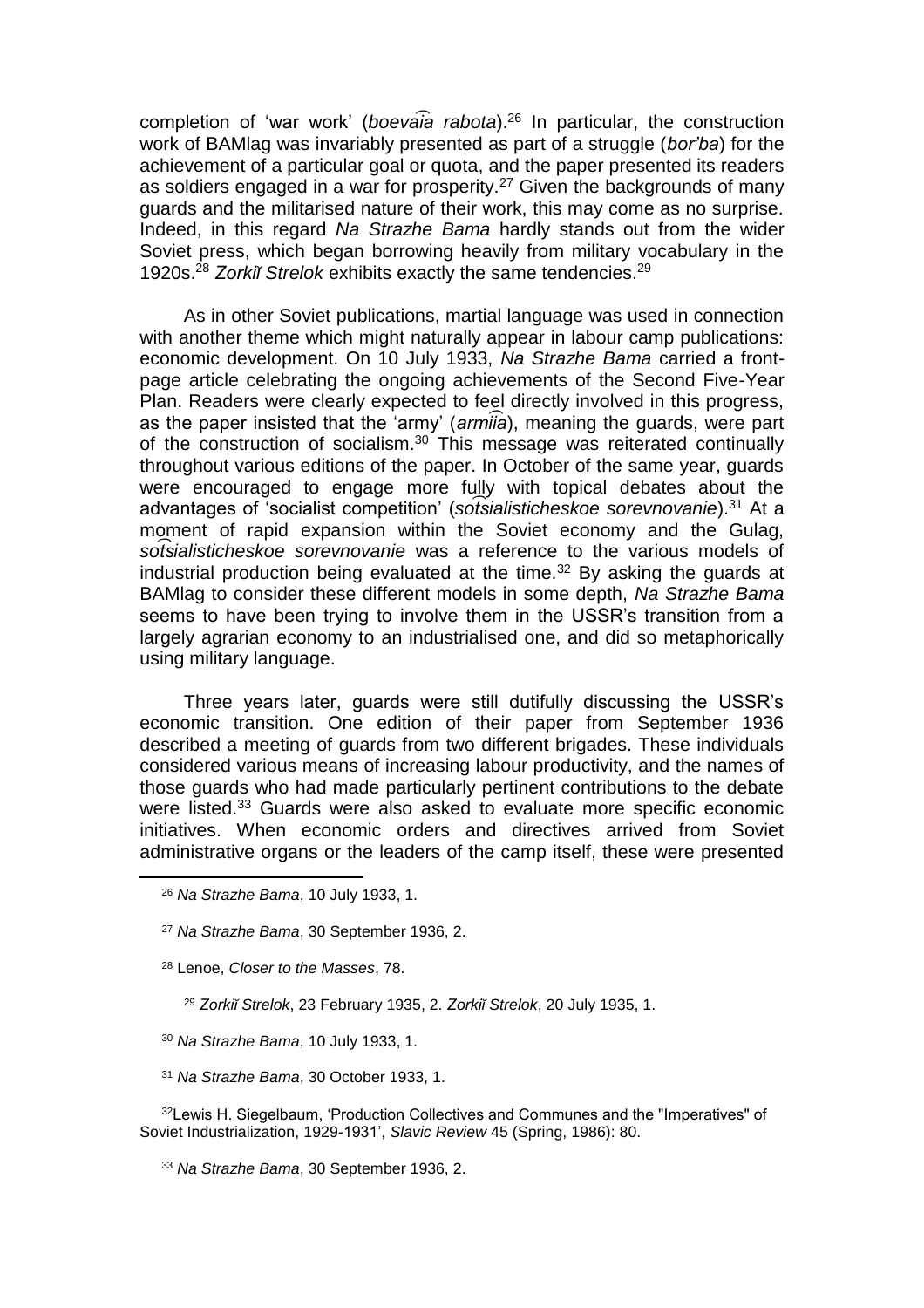by the *lagkory* in a way which directly implicated their readership. Guards were made to feel that the industrial development of the camp and, by extension, the USSR, was contingent on their efforts. In early 1936 an announcement was published which ordered that every prisoner in each of the Gulag's institutions should increase his or her daily industrial output by one measurement. Articles which accompanied this directive emphasised the role of camp guards in supervising the escalation of productivity.<sup>34</sup>

As guards were conceptualised as warriors engaged in a battle for economic development and, of course, were charged with maintaining discipline at BAM, it is also unsurprising to find that their newspapers expected them to act in a respectable and self-disciplined manner. Again, this is not unlike media printed for other Soviet citizens.<sup>35</sup> Guards who exhibited exemplary behaviour were often praised for fulfilling a 'leading role' (*vedushcha͡ia rol'*) which their colleagues could emulate.<sup>36</sup> Noteworthy or admirable qualities included 'Vigilance, Initiative, Resourcefulness and Determination' (*Bditel'nost', Ini͡tsiativa, Nakhodchivost' i Reshitel'nost'*).<sup>37</sup> Individual guards were often selected for special praise, with their portrait sitting alongside a list of their virtues. On 20th October 1936 *Na Strazhe Bama*  celebrated the efforts of Comrade Tol'͡tsev, who had excelled himself during both his working duties and his studies, proved himself a leading *propagandist*  and as an organiser of new productive techniques.<sup>38</sup>

Pieces focusing on a particular guard were very common in 1936 but had the same formulaic quality exhibited by Gavrilov's declaration back in 1933. If Comrade Tol'͡tsev had read *Na Strazhe Bama* ten days before his own contributions were recognized, he may not have felt the upsurge in pride the *lagkory* had intended, since a Comrade Chichilin's own achievements had been listed on the 10<sup>th</sup> October 1936 in an unmistakably similar fashion. In fact, one of the few differences between the two articles in question was that Chichilin was also congratulated for coordinating new working methods among the prisoners.<sup>39</sup>

The suggestion that Chichilin or any member of *Na Strazhe Bama's*  readership were directly involved in the working habits of the prisoners is surprising, since it sits outside the immediate remit of the *VOKhR.* Chichilin's

- <sup>36</sup> *Na Strazhe Bama*, 10 July 1933, 1.
	- <sup>37</sup> *Zorkiĭ Strelok,* 20 July 1935, 1.
	- <sup>38</sup> *Na Strazhe Bama*, 20 October 1936, 2.
- <sup>39</sup> *Na Strazhe Bama*, 10 October 1936, 2.

<sup>34</sup> *Na Strazhe Bama*, 31 January 1936, 1-2.

<sup>&</sup>lt;sup>35</sup> Model citizens were celebrated for a variety of qualities in the civilian press as time went on. See: Vadim Volkov, 'The Concept of *Kul'turnost'*: Notes on the Stalinist Civilizing Process', in *Stalinism, New Directions*, ed. Sheila Fitzpatrick (London: Routledge, 2000), 210- 30.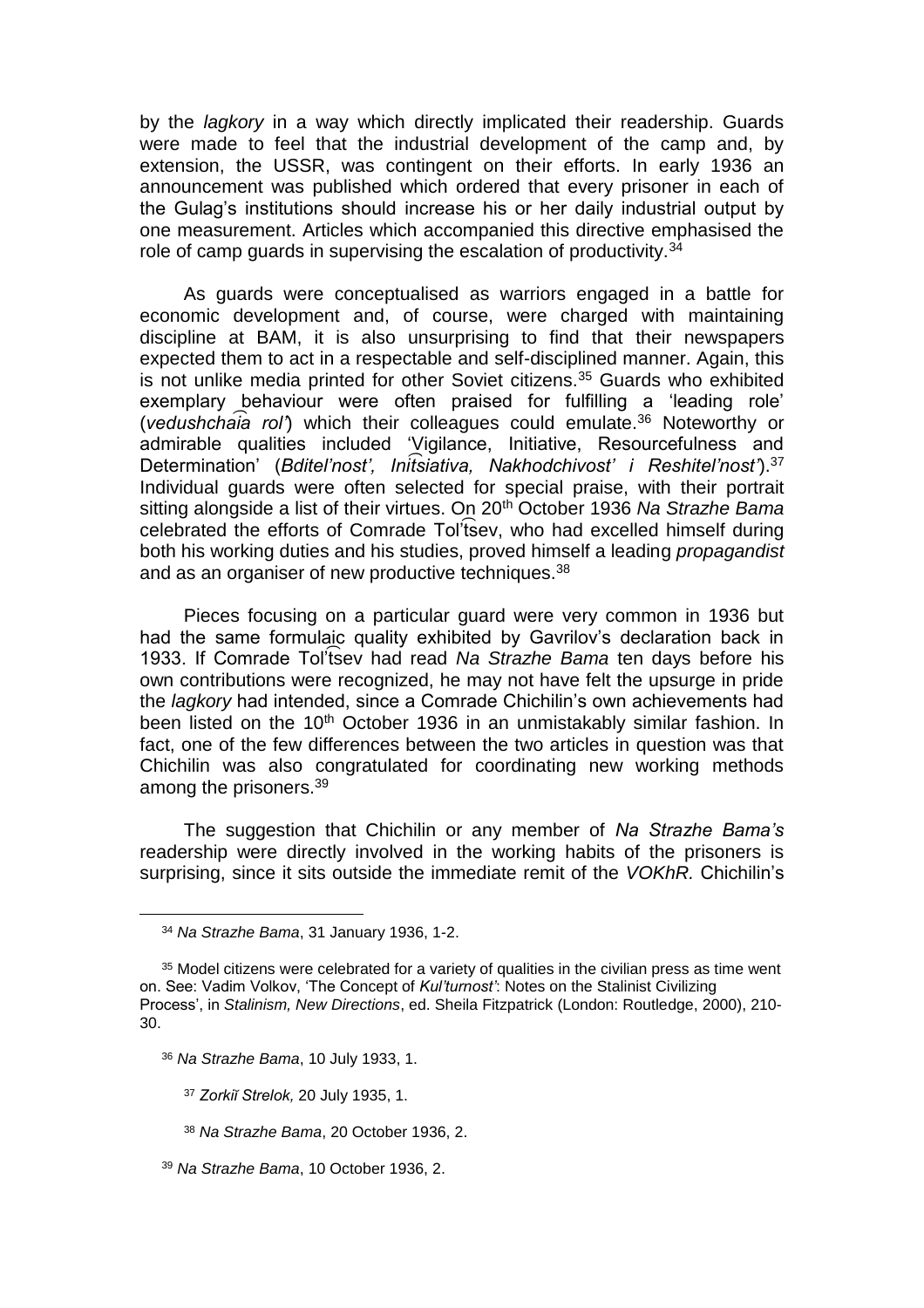principle responsibility was camp security. But the source material does occasionally hint at some form of relationship between the guards and their charges.

In October 1936, it was reported that three guards came together to discuss their obligations and review their work. One of the obligations discussed was the 'improvement of the cultural-domestic condition of guards and railway workers [inmates]' (*uluchshenie kul'turno-bytovykh uslovii boĭ͡tsov i putearmeitsev*).<sup>40</sup> This same cliché was repeatedly used, though its precise or practical meaning went unexplained.<sup>41</sup> However, terms such as 'culturaldomestic' had a high degree of flexibility in Soviet discourse. Media under Stalin often directly equated abstract social concepts with menial tasks in everyday life, thereby imbuing mundane activities with a heavy political significance. As Steven Barnes suggests, 'Machines did not just break; industrial accidents were no accident'; these events were often viewed as the product of political or cultural transgression.<sup>42</sup> In such an atmosphere, 'cultural-domestic conditions' might have referred to the maintenance of BAMlag's machinery or the cleanliness of its barracks. The three guards may have been discussing these very practical issues, re-conceptualised by the *lagkory* as the provision of a politically favourable environment. In this instance then, the topic of the guards' conversation does not imply a direct relationship with prisoners, only some awareness of their living and working conditions.

On the other hand, *Zorkiĭ Strelok* published an article on 23rd February 1935 entitled 'An example for All' (*Primer dl͡ia vsekh*). In it, riflemen from a particular subdivision are congratulated for their 'cultural-educational work among inmates' (*kul'turno-vospitatel'naia rabota sredi putearmeĭtsev*). Thanks to their efforts, according to the article, a drama group (*dramaticheskiĭ kruzhok*) had been organised for the prisoners, the effect of which was an improvement of discipline in the camp.<sup>43</sup> Unlikely as it is that the organisation of dramatic societies was a generalized duty of all members of the *VOKhR*, the paper brought this activity into focus as an example that its readers should emulate, suggesting that the behaviour and actions of guards could have a direct and positive impact on BAMlag's prisoners.

<sup>40</sup> *Na Strazhe Bama*, 10 October 1936, 1. The paper consistently refers to prisoners as *putearmeĭ͡tsy*, which Thomas Lahusen translates more precisely as Soldier[s] of the Tracks. Thomas Lahusen, *How Life Writes the Book: Real Socialism and Socialist Realism in Stalin's Russia* (Ithaca: Cornell University Press, 1997), 16. It is noteworthy that forced labourers on the Belomor canal, which will be discussed later, were referred to as *kanalarmeĭ͡tsy* or, perhaps, Soldier[s] of the Canal. The martial overtones of these phrases clearly connect to the tendency of all three papers towards military metaphors, but for simplicity's sake the word will henceforth be translated as 'inmates'.

<sup>41</sup> *Na Strazhe Bama*, 19 September 1936, 4.

<sup>42</sup> Barnes, *Death and Redemption*, 54.

<sup>43</sup> *Zorkiĭ Strelok*, 23 February 1935, 2.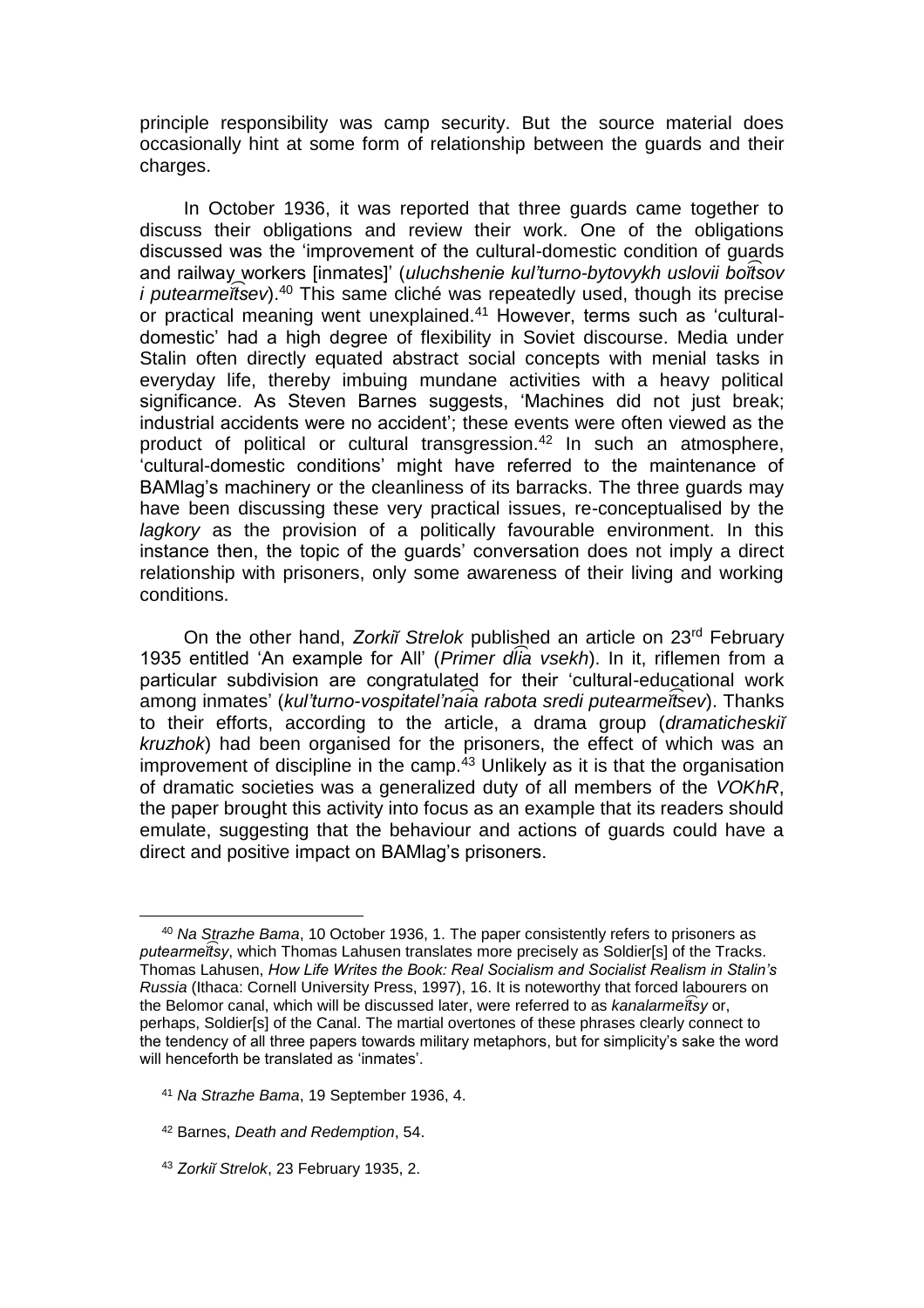Similar incidents can be found elsewhere in the source material, and as long as the abstractions and ambiguities of Soviet jargon are negotiated carefully, we begin to move away from more predictable representations of guards and their work. In September 1936, *Na Strazhe Bama* encouraged its *voenkory* to write about their everyday lives, including 'educational work amongst inmates' (*vospitatel'na͡ia rabota sredi putearmeĭ͡tsykh mass*).<sup>44</sup> On 20th April 1935, *Zorkiĭ Strelok* described a series of political discussions held between guards and prisoners on matters of discipline and domestic affairs.<sup>45</sup> Readers were encouraged to imitate these activities, and their association with matters of efficiency and obedience connected them with the overall success of BAM itself.

## **Redemption and Self-Betterment at BAMlag**

References to educational work are somewhat anomalous alongside the other duties of a guard at BAM. However, they attain greater congruence when read together with contemporaneous issues of *Stroitel' Bama* (Builder of BAM), a newspaper printed for the prisoners of the camp. Wilson Bell identifies a rehabilitative or redemptive discourse in such newspapers, connecting them with a larger narrative about the transformation of the individual in Soviet society.<sup>46</sup> Such a process of transformation might be concisely encapsulated as *perekovka*, a word meaning re-forging. In Soviet literature, it came to mean a profound change in which an individual became a better citizen, more beneficial to socialism: the birth of 'The New Soviet Person'.<sup>47</sup> Usually this transformation came after an act of transgression, most often criminality. The improvement may have been tangible, in that a thief may become a labourer, but just as important was a psychological or ideological transformation.<sup>48</sup> Perhaps the archetypal propaganda piece of the *perekovka* campaign was the collectively written account of the construction of the Belomor Canal, a major forced-labour project in north-western Russia.<sup>49</sup> After this collection was published in 1933 discussion of *perekovka* was steadily erased from public discourse, but the Gulag press continued to refer to a similar conception of rehabilitation beyond this point.<sup>50</sup>  $\overline{a}$ 

<sup>46</sup> Wilson T. Bell, 'One Day in the Life of Educator Khrushchev: Labour and Kul'turnost' in the Gulag Newspapers' *Canadian Slavonic Papers* 46, no. 3/4 (September-December, 2004).

<sup>47</sup> David L. Hoffmann, *Stalinist Values: The Cultural Norms of Soviet Modernity 1917-1941* (New York: Cornell University Press, 2003), 45.

<sup>48</sup> Ruder, *Making History for Stalin*, 145-47.

<sup>49</sup> *Belomorsko-Baltiĭskiĭ kanal imeni Stalina. Istori͡ia stroitel'stva 1931 – 1934 gg.*, eds. Maksim Gor'kiĭ, Leopol'd Averbakh, and Semen Firin (Moscow: Gosudarstvennoe Izdatel'stvo, 1934). Another prominent piece which explored this kind of rehabilitation is Nikolai Pogodin's 1934 play *Aristokraty*. See: Ruder, *Making History for Stalin*, 154-164.

<sup>50</sup> Miriam Dobson, *Khrushchev's Cold Summer: Gulag Returnees, Crime and the Fate of Reform after Stalin* (London: Cornell University Press, 2009), 9-10.

<sup>44</sup> *Na Strazhe Bama*, 19 September 1936, 4.

<sup>45</sup> *Zorkiĭ Strelok*, 20 April 1935, 2.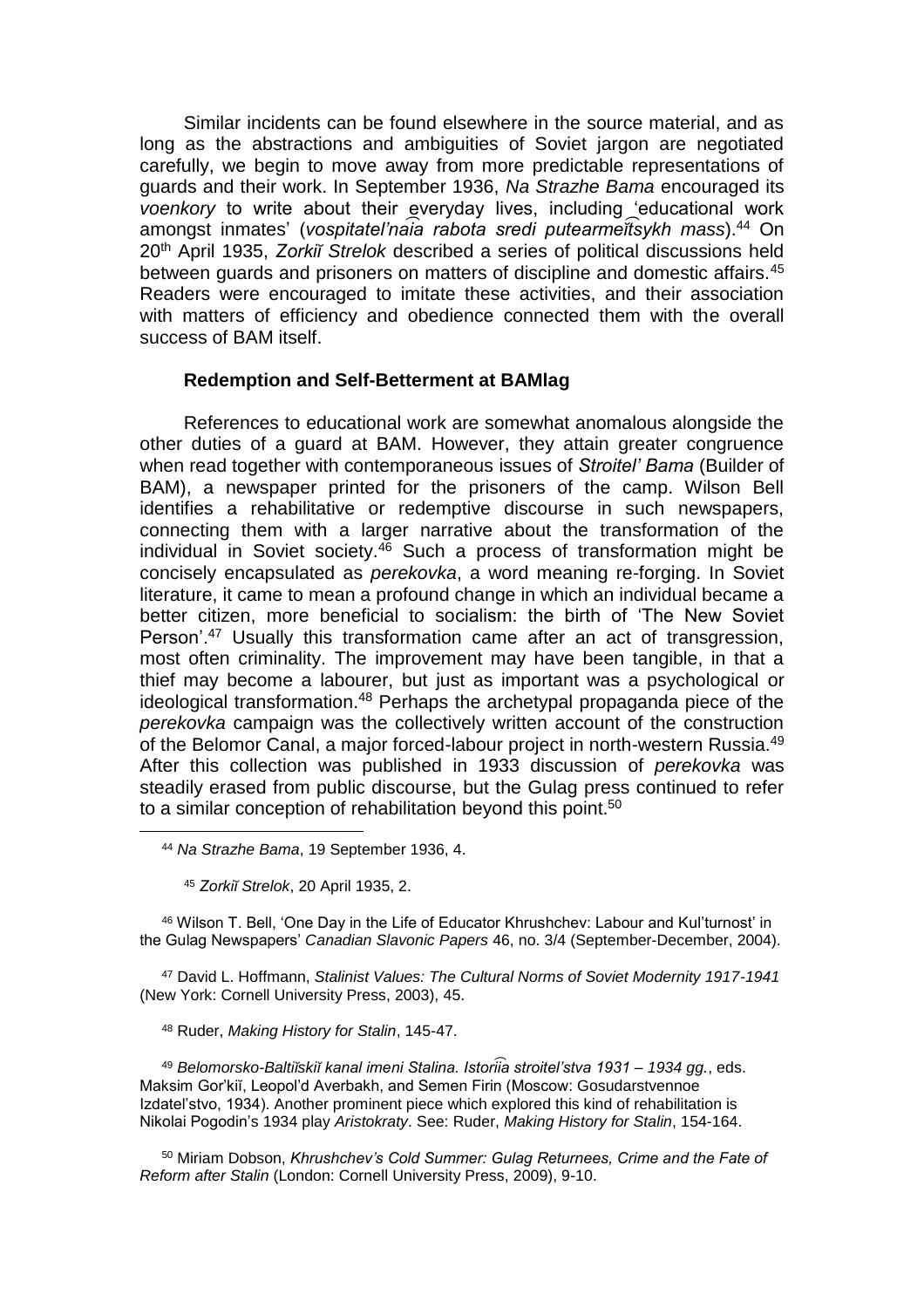Such a revolution of the mind had a civilising effect, referred to by Bell as *kul'turnost'.*<sup>51</sup> K*ul'turnost'* became a widely used term in the late Nineteenth Century, relating to preoccupations with hygiene, punctuality and literacy. The Soviets too endorsed these qualities as necessary constituents of the New Soviet Person and the prisoners of BAMlag were not exempt from this imperative.<sup>52</sup> Their newspaper frequently implored them to consider their personal hygiene, mind their manners, and study closely at classes on literacy, among other things.<sup>53</sup> One pertinent example comes from an article on female prisoners employed at the camp. The cooking, cleaning and washing that they did was highlighted and celebrated on the front page of *Stroitel' Bama*, with the expressed intention of creating an atmosphere of respect for these essential members of the camp community.<sup>54</sup> Prisoners were therefore not only taught more about the importance of domestic chores, but also to respect women, another part of the Soviet government's ideological agenda.<sup>55</sup> Society was steadily readopting formerly rejected connections between women and housework, and the paper evidently kept up with these broader fluctuations in attitudes towards gender.<sup>56</sup>

'Shaming rituals', such as lists of poorly performing prisoners or articles criticising the behaviour of alcoholics, were a regular feature in *Stroitel' Bama*, and also seem to have had a place in the rehabilitative agenda.<sup>57</sup> These articles were written to highlight areas in a prisoner's life which needed improvement. Their connection to *perekovka* is reinforced by the manner in which blame is apportioned for problems. Whether directly or indirectly, the *lagkory* consistently blamed the management staff of BAMlag for issues that arose, whilst being less harsh on their own readership (in this case, the prisoners). For example, when a prisoner Dorashenko was strongly criticised for alcoholism, personal responsibility for his actions was not emphasised.<sup>58</sup> The stipulation that non-prisoners were at fault often came at the end of an article, as if acting as a consolatory aside for the benefit of the prisoners' feelings. On 7th July 1933, the paper announced the camp's failure to complete its work targets for the previous month. But rather than berating the prisoners for their indolence, this failure was blamed on poorly maintained

 $\overline{a}$ 

- <sup>53</sup> Bell, 'One Day in the Life of Educator Khrushchev'.
- <sup>54</sup> *Stroitel' Bama,* 28 March 1933, 1.
- <sup>55</sup> Hoffmann, *Stalinist Values*, 23.

<sup>56</sup> Wendy Goldman, *Women, the State and Revolution; Soviet Family Policy and Social Life, 1917-1936* (Cambridge: Cambridge University Press, 1993), 342-43.

<sup>57</sup> Bell discusses such articles here: Bell, 'One Day in the Life of Educator Khrushchev', 302-307.

<sup>58</sup> *Stroitel' Bama,* 26 February 1934, 1.

<sup>51</sup> Bell, 'One Day in the Life of Educator Khrushchev', 289-292.

<sup>52</sup> Hoffmann, *Stalinist Values*, 45.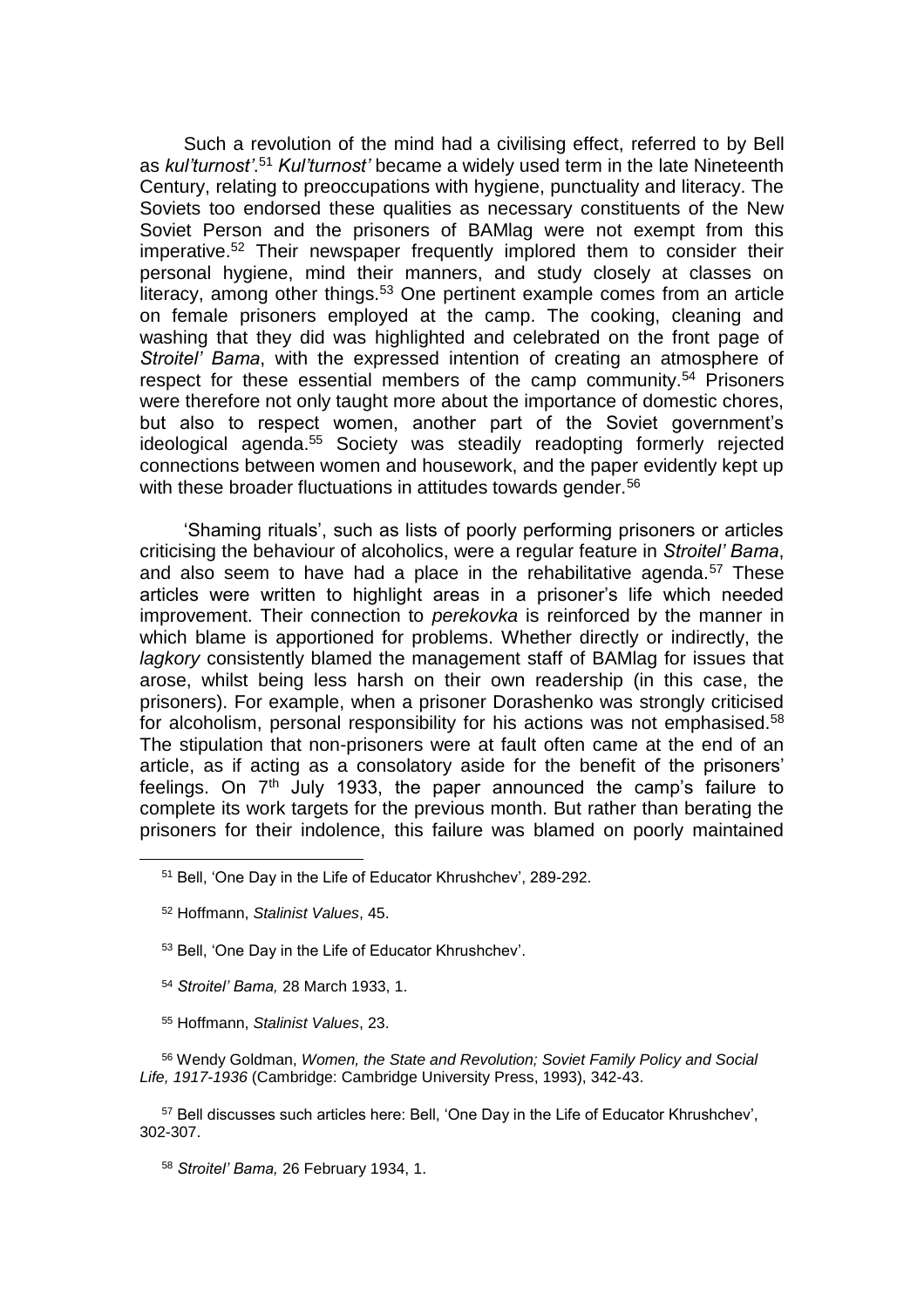machinery. The article even made the point that a prisoner may work night and day at a faulty machine and still achieve very little. Again, responsibility for this issue lay with BAMlag's employees, rather than its inmates.<sup>59</sup>

This dynamic of responsibility was also present in articles which praised the work of the prisoners. Prisoners were frequently commended, particularly when they addressed personal inadequacies, something which could easily be interpreted as a stage of *perekovka*. When two prisoner divisions entered into a voluntary competition with one another to increase their work norms, *Stroitel' Bama* celebrated their commitment with one caveat. The barracks of one of the divisions was poorly maintained, and this was likely to disadvantage the prisoners taking part in the contest. The leadership of the division, who were responsible for such domestic issues, needed to think carefully about how to resolve this situation.<sup>60</sup>

The personal responsibility of prisoners was not, of course, forgotten altogether. Mistakes and achievements were still presented as products of an individual's failings or virtues. For persistently refusing to work, prisoners could be listed and criticised without any reference to external circumstances.<sup>61</sup> This was probably a more accurate representation of reality, since the ameliorative and idealistic principles of *perekovka* would likely have had a vanishingly small influence over the forbidding realities of Gulag life.<sup>62</sup> Yet *perekovka* remained a notable feature of the newspaper's agenda, and it was precisely the powerless and wretched position of the prisoners which partly absolved them of responsibility for their environment. The paper could therefore opt to emphasise the prisoners' circumstances when it wished both to draw attention to the prerequisites of *perekovka* and to avoid suggesting that inmates had wilfully taken a step backwards on their journey towards complete personal transformation. Instead, environmental factors temporarily slowed their 'march' towards redemption.<sup>63</sup> Re-forging was made to seem inevitable because no prisoner would choose to stop striving for it.

In *Stroitel' Bama*, then, the personal responsibility of an individual prisoner could be overlooked in favour of environmental factors when the paper wished to employ the language of redemption. However, there were clear lines of accountability when it came to the maintenance of the

 $\overline{a}$ 

<sup>61</sup> *Stroitel' Bama*, 13 March 1934, 2.

62 Galina Ivanova essentially dismisses *perekovka* as a fiction used solely to promote greater productivity: Galina Mikhailovna Ivanova, *Labor Camp Socialism: The Gulag in the Soviet Totalitarian System* (London: M.E Sharpe Inc., 1997), 79.

<sup>63</sup> In keeping both with the use of military terminology and the sense of perpetual progression, prisoners were often presented as if marching towards one goal or another. For example, note the use of the phrase 'Not one step backwards!' (*Ni shagu nazad!*) here: *Stroitel' Bama,* 7 July 1934, 1.

<sup>59</sup> *Stroitel' Bama,* 7 July 1934, 1.

<sup>60</sup> *Stroitel' Bama,* 16 March 1934, 1.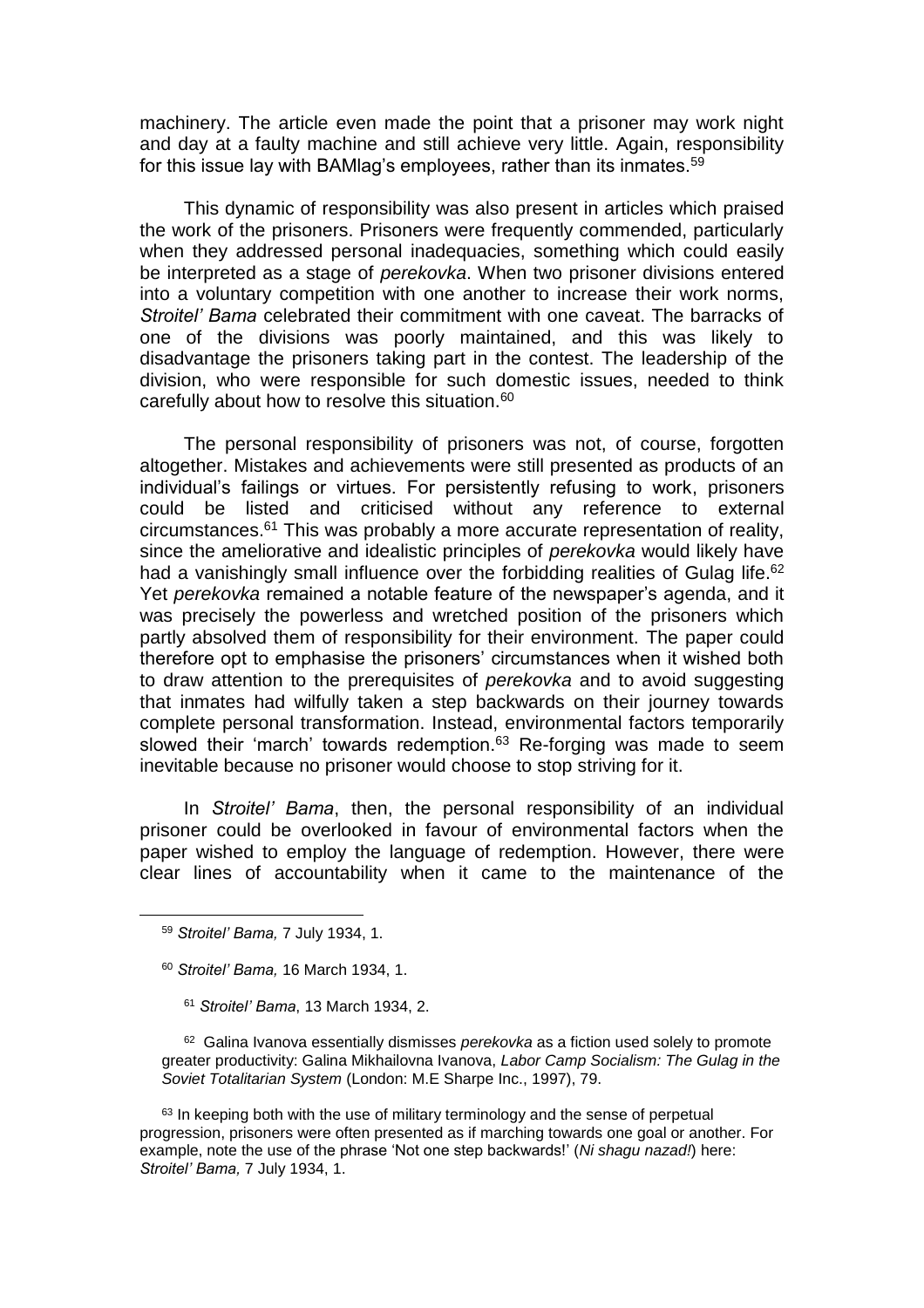environmental factors themselves. In the case of the alcoholic prisoner, Dorashenko, the leader of the relevant division was blamed for not compelling him to stop.<sup>64</sup> Camp staff and authority figures within the prisoners' brigades were all culpable. On close inspection, the content of *Na Strazhe Bama* and *Zorkiĭ Strelok* even implies an unlikely role for the *VOKhR* in the supervision of *perekovka*. This might be on a voluntary basis, as in the case of the 'culturaleducational' drama group already mentioned, with its additional benefits to camp discipline. But the guards' newspapers charged all their readers with the provision of 'cultural-domestic conditions', and Soviet 'culturedness' (*kul'turnost')* certainly involved sobriety.<sup>65</sup> As argued above, 'cultural-domestic conditions' were everyday practical concerns imbued by Soviet terminology with substantial political significance, something which would certainly have implications for a prisoner's behaviour. The 'educational work' discussed in an article from September 1936 can be read in a similar manner. <sup>66</sup> Education was a core aspect of *perekovka*, and guards were made to feel responsible for the education of prisoners in some indirect, abstract way as well.

Like the prisoners, guards were also told to pursue their own selfimprovement and cultural refinement. That is, guards were also encouraged to 'work on themselves' (*rabotat' nad soboi*) by their papers. <sup>67</sup> One aspect of this regime was physical; guards were pressured to keep fit. A newspaper from March 1933 announced the establishment of project *'Dinamo'*, an exercise programme all guards were impelled to join. Accordingly, the edition also includes articles expounding the merits of a strong constitution or complaining about the lack of sporting activities at the camp.<sup>68</sup> As well as general fitness, the paper played a role in recounting the training of guards in specific skills. On 19 September 1936, the paper reported the results of a class held on the proper use of rifles the previous month. Some guards had not exhibited sufficient proficiency or accuracy. However, by the time of the edition's publication this problem had been addressed.<sup>69</sup>

The second area of self-improvement, which was far more prominent in the guards' publications, relates to attitudes and opinions. Most obviously, extensive knowledge and proper comprehension of Marxism-Leninism was heavily emphasised. From the sample of newspapers taken, this agenda was first strongly asserted in 1933, when a questionnaire was published on the state ideology. Guards were required to answer questions such as: 'What is class?' and 'What measures are incorporated into the second Five Year Plan

 $\overline{a}$ 

<sup>69</sup> *Na Strazhe Bama*, 19 September 1936, 3.

<sup>64</sup> *Stroitel' Bama,* 26 February 1934, 1.

<sup>65</sup> Bell, 'One Day in the Life of Educator Khrushchev'.

<sup>66</sup> *Na Strazhe Bama*, 19 September 1936, 4.

<sup>67</sup> *Na Strazhe Bama*, 13 January 1936, 2.

<sup>68</sup> *Na Strazhe Bama*, 10 March 1933, 1-2.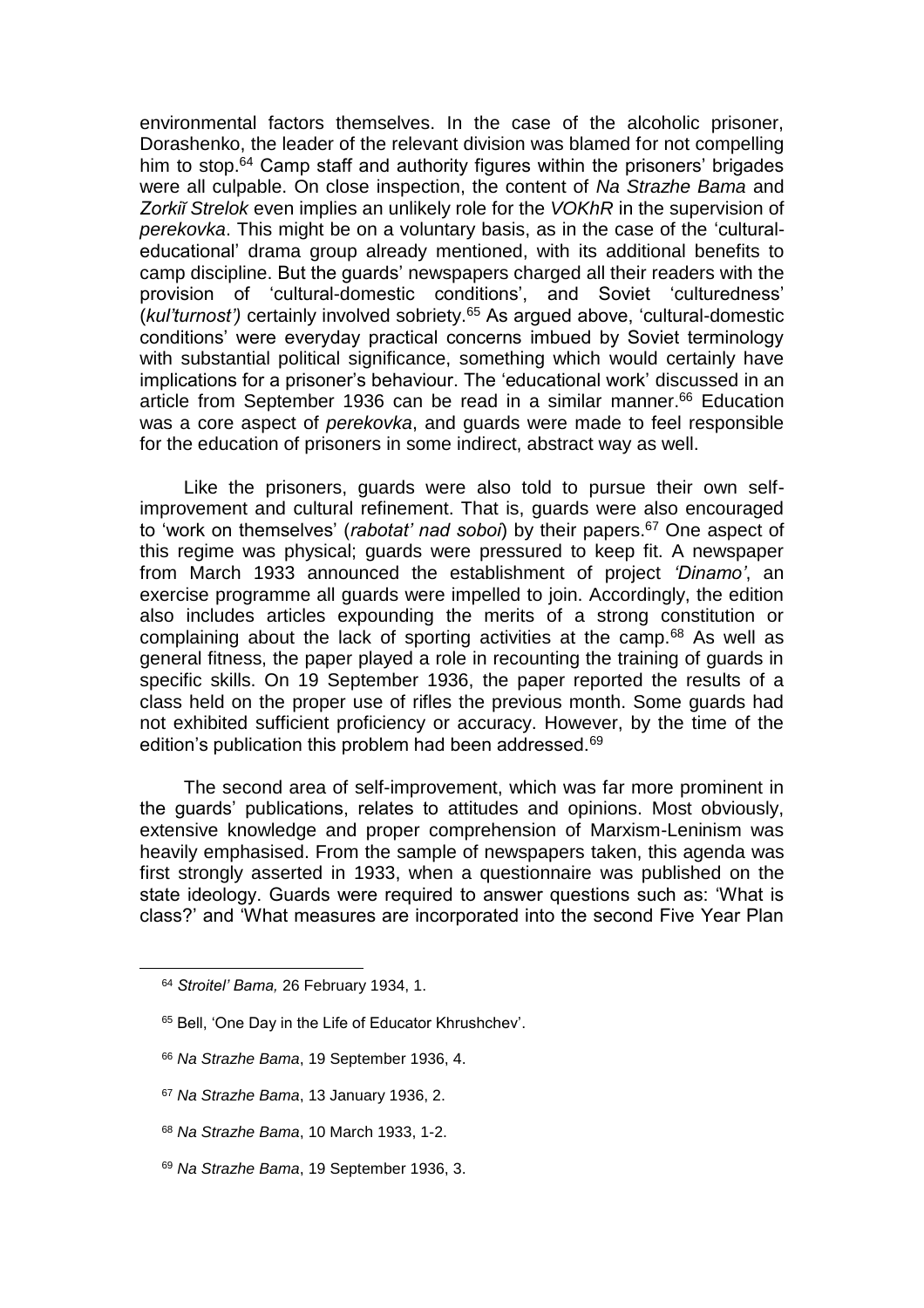for the eradication of class distinctions?'<sup>70</sup> No specific answers are included in the edition, but in general the paper was full of information relating to these questions. *Na Strazhe Bama* very often published official declarations, speeches by prominent ideologues and quotes from ideological tracts on its pages.<sup>71</sup> If guards found such articles less than riveting, they could presumably also get their answers from the political classes which their paper repeatedly ordered them to attend.<sup>72</sup> Non-attendees were occasionally named and shamed.<sup>73</sup> The camp journalists left no doubt that learning Soviet ideology was a matter of personal betterment. By late 1936, *lagkory* regularly honoured a particular guard with a portrait and brief list of qualities which made him exemplary. A good grasp of Marxism-Leninism appears to have been essential.<sup>74</sup>

The pursuit of *kultur'nost'* is also present in both papers. In May 1935 *Zorkiĭ Strelok* complained that the guards of a particular brigade were not holding enough political classes, but remarked that at least in Garrison 30 musical instruments are being played.<sup>75</sup> In the interests of creating a more civilised contingent of guards at BAMlag, *Na Strazhe Bama* denounced card games, drunkenness and unsanitary conditions, equating them all with 'unculturedeness' (*nekul'turnost'*).<sup>76</sup> Often, related issues are referred to as the 'little things' (*melochi*) which guards are assumed to have forgotten. In November 1933 a Comrade Gavrilov (potentially the same Gavrilov who had committed some of his personal income to the camp four months earlier) is criticised for forgetting about *melochi*, including keeping bed linen clean, boiling water, and the 'struggle with lice' (*bor'ba s klopamy*).<sup>77</sup>

Guards were expected both to transform themselves and, ideally, to enable the transformation of their prisoners. However, there was a fundamental difference between the transformative process of the prisoners and that of the guards. According to the doctrine of *perekovka*, the status of a prisoner involved in the process of self-improvement is set into an upward trajectory. Their lowly rank gives them something from which to emerge, meaning that self-improvement in the prisoners' newspaper fits snugly into the Soviet discourse of redemption. Guards, in contrast, were state employees.

 $\overline{a}$ 

- <sup>73</sup> *Na Strazhe Bama*, 19 September 1936, 3.
- <sup>74</sup> *Na Strazhe Bama*, 10 October 1936, 2. *Na Strazhe Bama*, 20 October 1936, 2.
- <sup>75</sup> *Zorkiĭ Strelok*, 13 May 1935, 1.

<sup>77</sup> *Na Strazhe Bama*, 20 November 1933, 1.

<sup>70</sup> *Na Strazhe Bama*, 20 September 1933, 2.

<sup>71</sup> This edition is a particularly good example of this tendency: *Na Strazhe Bama*, 31 January 1936.

 $72$  Solzhenitsyn describes these classes as a means of alienating the guards from the prisoners: Solzhenitsyn, *The Gulag Archipelago*, 220.

<sup>76</sup> *Na Strazhe Bama*, 30 September 1936, 3.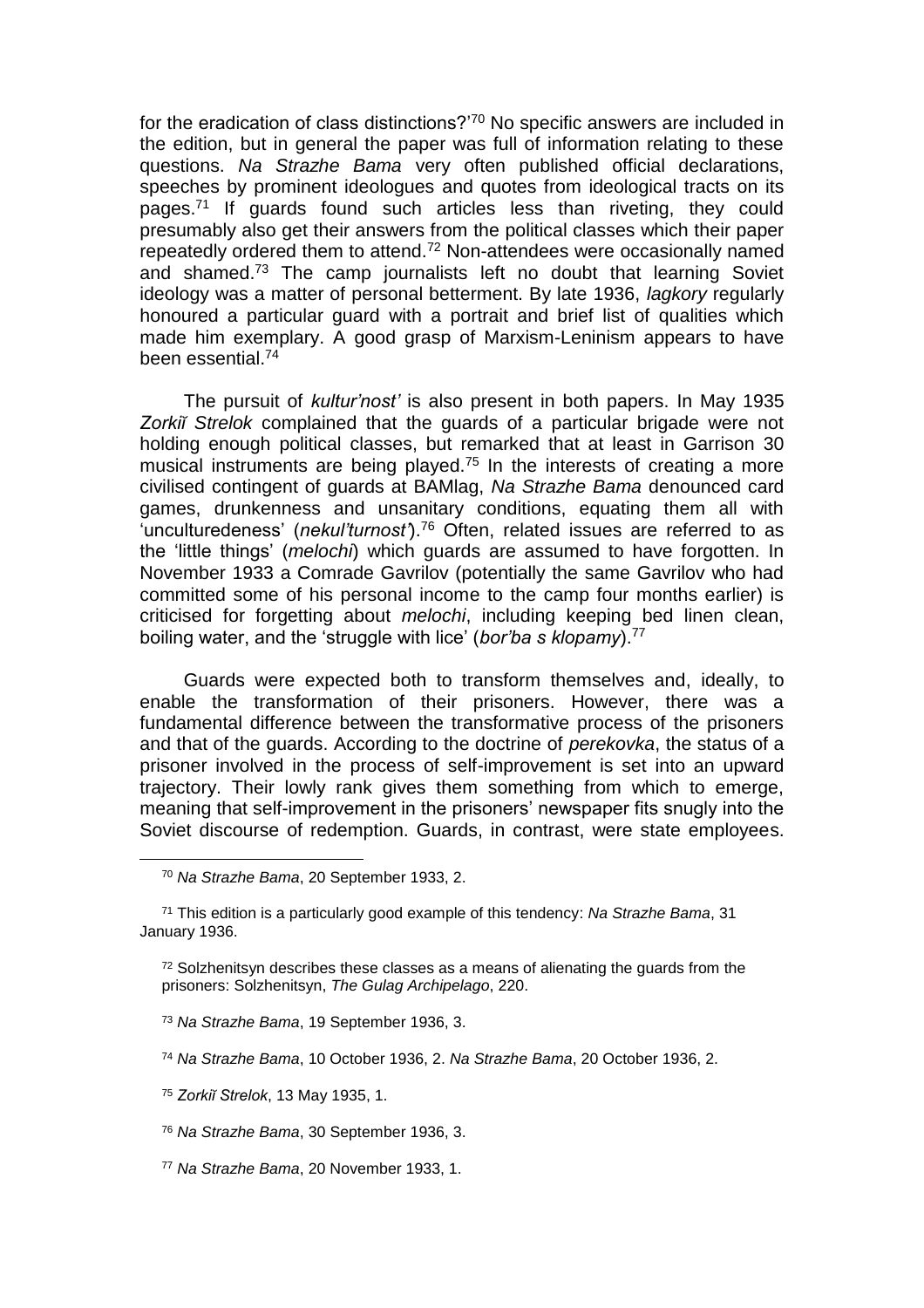They may have been poorly educated, located at the bottom of the NKVD's hierarchy and were often ex-prisoners, but the very fact that some had been liberated from the Gulag itself surely meant that any act of rehabilitation had already been completed. If someone has nothing to atone for, it is difficult to present his or her act of self-improvement as essentially redemptive. Selfbetterment was not necessarily the same as redemption or rehabilitation. Prisoners were being rehabilitated at BAMlag, but their guards were undertaking a distinctly different journey.

Articles on self-improvement in *Na Strazhe Bama* and *Zorkiĭ Strelok* therefore appear to have been informed by different, more relevant elements of Soviet discourse. Though they were not necessarily conceptualised as criminals or deviants, all Soviet citizens in the early 1930s were expected to undergo a change of some kind. For guards, as with other non-criminals, less emphasis was placed on the attainment of a new, higher social position. Rather, their transformation was written into a more extensive narrative about the creation of a new socialist society free from selfishness and egotism. This phenomenon was defined very broadly.<sup>78</sup> The mere act of work itself, taking place in the Soviet environment, was felt to have a transformative quality.<sup>79</sup> More specifically, education and ritual were used in the army and industrial workforce to teach people the history of their various collectives and foster a sense of solidarity and interconnectedness.<sup>80</sup> Instead of rejoining the collective, it might be said that non-prisoners (guards) were part of the transformation of the collective itself.

Though subtle, these important differences manifested themselves in newspaper print. When guards did read about moments of redemption amongst their colleagues, they were of a less fundamental nature. When Comrade Gavrilov was pilloried for uncivilised behaviour, he was given the opportunity to publish a written response in the same edition of the paper. Unlike a celebratory article written by the prisoner Nadia Kondratenko in *Stroitel' Bama*, which contrasted her happy future beyond the Gulag to her transgressive behaviour prior to arrest, Gavrilov's sober and business-like entry contained a list of remedial measures he had taken and the improvements they yielded. Gavrilov had not undergone a radical transformation; he had merely developed.<sup>81</sup>

As a consequence, the prisoners' newspaper connected certain topics and events with a redemptive discourse, whilst the guards' newspapers made no such association. In 1934, the writers of *Stroitel' Bama* described

<sup>&</sup>lt;sup>78</sup> For discussion of various forms of social transformation within Soviet society, see: Volkov, 'The Concept of *Kul'turnost'*', 217-28. Jochen Hellbeck, 'Fashioning the Stalinist Soul: The Diary of Stepan Pudlubnyi, 1931-1939', in *Stalinism, New Directions*, ed. Sheila Fitzpatrick (London: Routledge, 2000), 77-116.

<sup>79</sup> Sheila Fitzpatrick, *Everyday Stalinism* (Oxford: Oxford University Press, 1999), 75.

<sup>80</sup> Hoffmann, *Stalinist Values*, 47-52.

<sup>81</sup> *Na Strazhe Bama*, 20 November 1933, 1.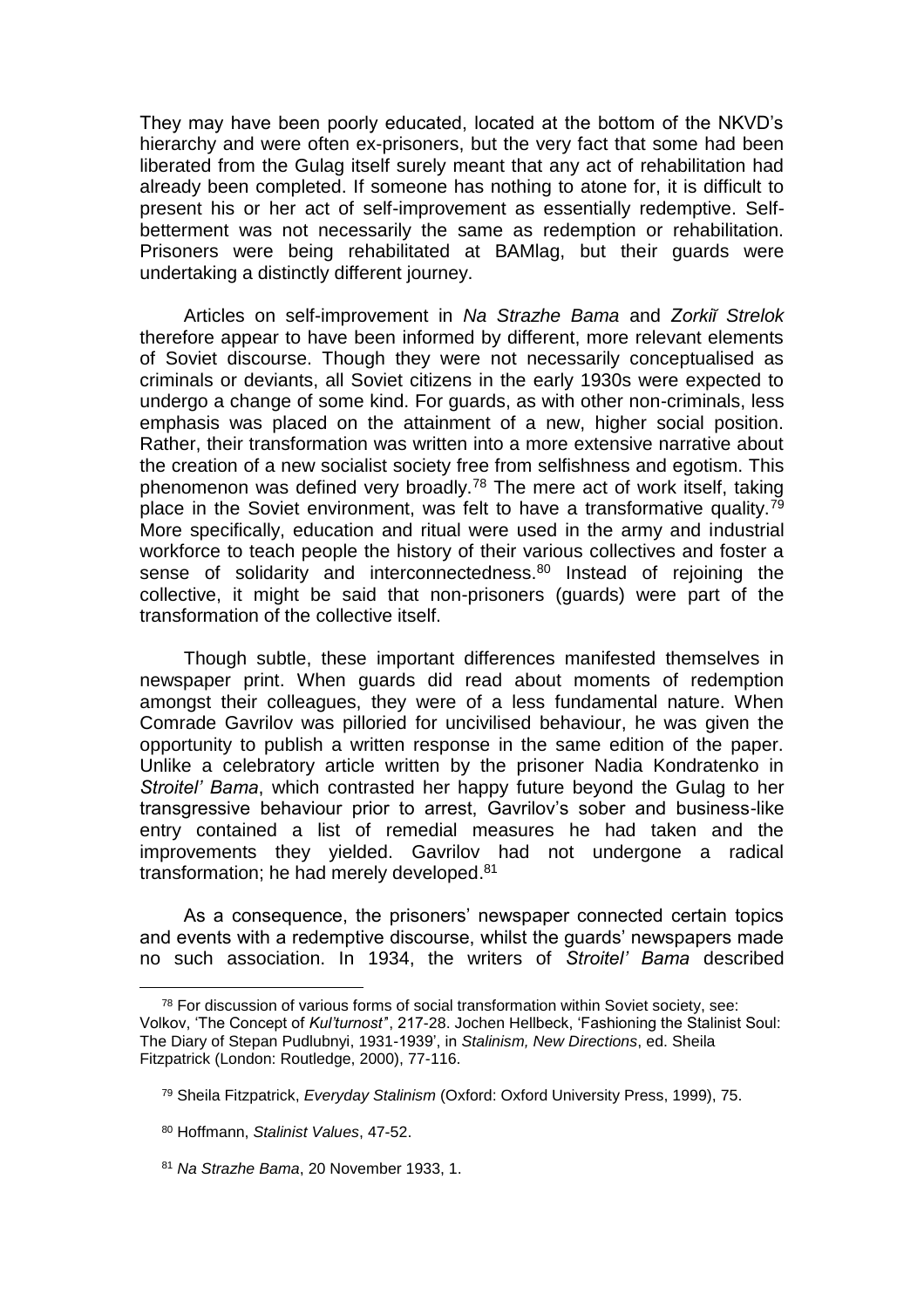education as the means by which prisoners could join the ranks of the newly transformed.<sup>82</sup> Not long afterwards, *Na Strazhe Bama* presented education as an opportunity for the guards to learn more about themselves, about their personal strengths and weaknesses, in preparation for the party purge (the chistka, which will be returned to shortly).<sup>83</sup> Thus, education amongst the guards had a closely connected but still different purpose.

Similarly, an edition of *Na Strazhe Bama* from autumn 1936 contained an article about a group of fifty-six guards who travelled from BAMlag to a nearby collective farm. The guards worked hard to help gather in the farm's harvest, and returned to the camp feeling morally satisfied that they had helped fellow Soviets. They relished the act of physical labour in the same way that re-forged prisoners were expected to do. Yet the writer of the article made no reference to a moral transformation amongst these guards, as might be expected in *Stroitel' Bama.*<sup>84</sup> Though the story may have been included as an example of virtuous behaviour, readers were not encouraged to see selfimprovement as a product of the act. The guards *demonstrated* a concern for the collective at the farm; they did not *acquire* it.

The present source material therefore evidences a major difference between the status of guards and prisoners at BAMlag, relating to identity and redemption in Soviet discourse. However, it also contains signs of the unexpected consequences of this very difference. One of the effects of *perekovka* for the prisoners was the diminishment of personal responsibility. The mistakes and failures of BAMlag's inmates were often blamed on environmental or administrative factors beyond the prisoners' control. The guards of BAMlag, bearing a different and more static identity, had no such excuse. The socialist or collectivist impulse, as demonstrated by the guards at the farm, already existed within them. In no need of re-forging, guards were therefore assumed capable of supervising themselves, and were more often held personally accountable for their own mistakes. This is best exemplified in *Na Strazhe Bama* by the irregular inclusion of a series of articles entitled 'Is it True?' (*Verno Li?*), which presented lists of moderate mistakes committed by guards. Such articles included conciliatory, positive remarks less frequently than their counterparts in *Stroitel' Bama*. Further, only the guard who committed the mistake was held directly responsible in most cases.<sup>85</sup>

The personal responsibility of BAMlag guards was also underlined in articles which described isolated incidents. In January 1936, a group of camp employees was overheard claiming that their working duties left them no time for political study. Those same employees may have read their remarks reported in *Na Strazhe Bama* later that month, in an unsympathetic article

<sup>82</sup> *Stroitel' Bama*, 9 January 1934, 1.

<sup>83</sup> *Na Strazhe Bama*, 10 March 1933, 1.

<sup>84</sup> *Na Strazhe Bama*, 26 September 1936, 2.

<sup>85</sup> *Na Strazhe Bama*, 20 November 1933, 2.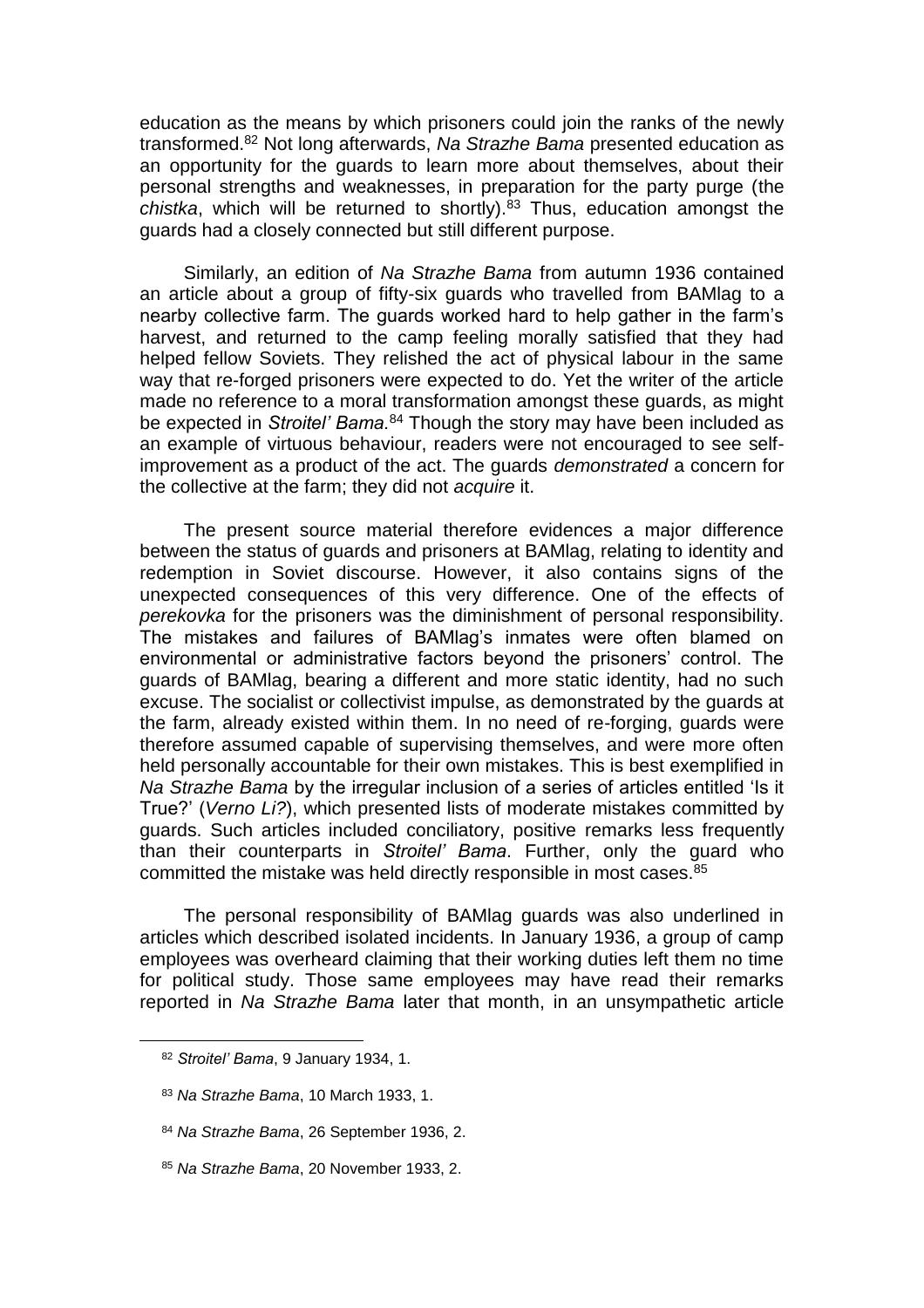thick with sarcasm. The writer argued in this piece that no such excuse was valid. These idlers only had themselves to blame for missing classes.<sup>86</sup> Guilty guards could be accused of losing something positive about themselves, such as when Comrade Aksenov drank himself into unconsciousness on a train and was said to have lost his 'class vigilance' (*klassovaia bditel'nost'*).<sup>87</sup> Guards who were criticised for a particular failing in this manner, and who subsequently pledged to change their ways, were not forgotten about. Their papers updated readers on the behaviour of their colleagues, and if insufficient progress had been made, they were again held to account.<sup>88</sup>

Very often accusations passed between guards from one edition to the next. A particular contributor may have defended his innocence by implicating one of his colleagues. By contesting only which guard was to blame, they reinforced the view that guards generally were responsible for their own actions. A certain Comrade Kononov even criticised the behaviour of his colleagues in order to emphasise his own achievements in improving conditions within his brigade.<sup>89</sup> Such allegations rarely passed from prisoner to prisoner on the pages of *Stroitel' Bama*.

Whilst holding their readers responsible for their own self-development, the guards' newspapers also reminded them of the consequences of failure. A culpable individual could be punished. A particularly clear example of this is the repeated references to the party purges. From 1929-1931, membership of the Communist Party more than doubled, leading to fears about an everexpanding political bureaucracy populated by opportunists without the required understanding of Bolshevik ideology. Two solutions to these concerns were implemented. The first was a mass-education campaign. The second was a 'traditional party purge', involving investigations into the background and political views of thousands of individual citizens.<sup>90</sup> Those who failed to meet the standards of the Soviet investigators in the mid-1930s may have been publicly denounced, demoted or even imprisoned.<sup>91</sup>

The guards of BAMlag were subjected to both these policies. It has already been asserted that guards were pressured by their paper to attend classes and complete questionnaires. This encouragement was usually accompanied by an explicit warning; studying was the only way to survive the purges. As the frenzy of the purges approached its peak in 1937 and 1938, people were more frequently incarcerated after investigation. As it was a guard's job to supervise such people, the threat of the purge would have

<sup>86</sup> *Na Strazhe Bama*, 31 January 1936, 2.

<sup>87</sup> *Zorkiĭ Strelok*, 20 April 1935, 2.

<sup>88</sup> *Na Strazhe Bama*, 10 October 1936, 1.

<sup>89</sup> *Na Strazhe Bama*, 4 October 1936, 3.

<sup>90</sup> Getty, *The Origins of the Great Purges*, 21-22.

<sup>91</sup> Ibid., 38-44.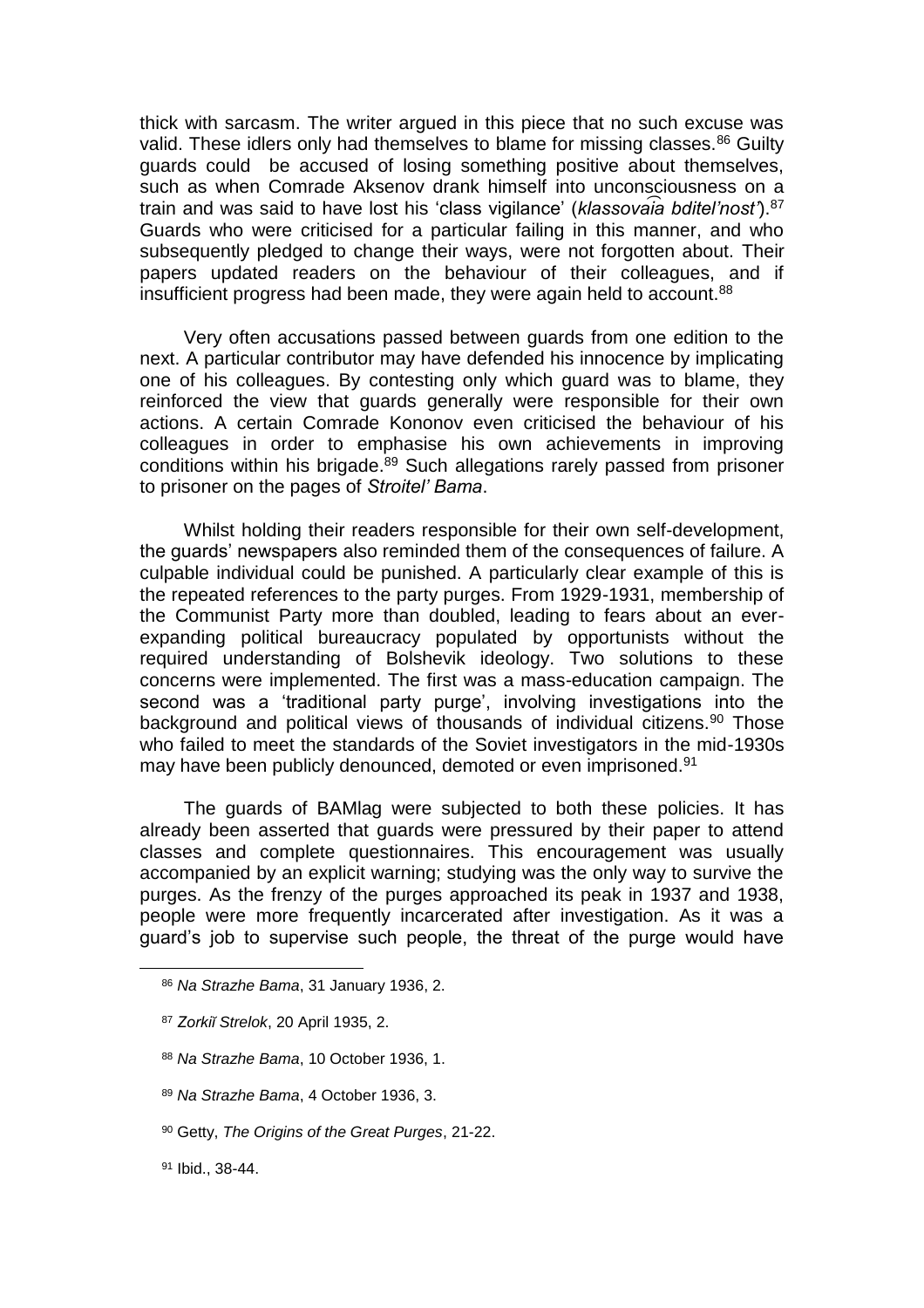become ever more prominent in any guard's mind as the decade went on. This concern was probably intensified by the fact that many of these purge victims were former colleagues; it was very common for Gulag guards to become prisoners at their camp for illegal behaviour.<sup>92</sup> On 13 May 1933, *Na Strazhe Bama*'s front-page article underlined how soon the next purge would be enacted, and explained that 'self-criticism' (*samokritika*) and a strong theoretical understanding of Marxism was an essential part of preparing for it.<sup>93</sup> Later that year, guards were again told that little time remained before the next purge.<sup>94</sup> Clearly, guards were made to feel that the purge was an everimminent threat.

The reference to 'self-criticism', and the menacing discussion of the purges more generally, allude to what Igal Halfin describes as the communist 'hermeneutics of the soul'.<sup>95</sup> According to Halfin, early Soviet morality was informed by the communist view that the actions of individuals had no influence on the progress of history, which instead was driven by major economic forces. The logical extension of this was that individuals could not be held wholly accountable for their actions. Instead, they were victims of economic circumstance. The 1930s witnessed a backlash against this attitude. In a similar fashion to Judeo-Christian morality, Soviet society began emphasising a criminal's personal intentions prior to their act of transgression. It was believed that a person who knew and understood how to lead a good life (by Soviet standards), and failed to do so, could be righteously condemned.<sup>96</sup> Halfin's use of the word 'hermeneutics' refers to the complex process of establishing intention, which was closely related to ideological conviction. 'Self-criticism', which Gulag guards were expected to employ, was one method of ascertaining the intentions behind a transgressive act. It often involved a concise autobiography, written by the perpetrator, which sought to explain the act of criminality in terms of their fluctuating commitment to Bolshevik ideology and their personal circumstances.<sup>97</sup>

The contents of the present source material confirm Halfin's argument. As non-criminal Soviet citizens, the guards at BAMlag were obligated to pursue self-betterment as part of the creation of a new socialist society. By 1933, responsibility for this and the proper fulfilment of other duties was accredited primarily to the guard(s) in question. Subsequently, BAMlag's *VOKhR* were warned of the consequences of failure and told to prepare for inspection, in the form of the *chistka*. Any mistakes that were made could be

<sup>94</sup> *Na Strazhe Bama*, 20 June 1933, 1.

<sup>95</sup> Igal Halfin, 'Looking into the Oppositionists' Souls: Inquisition Communist Style'*, Russian Review* 60 (July, 2001): 317.

<sup>96</sup> Ibid., 317-324.

 $\overline{a}$ 

<sup>97</sup> Fitzpatrick, *Everyday Stalinism*, 135.

<sup>92</sup> Applebaum, *Gulag*, 242-43.

<sup>93</sup> *Na Strazhe Bama*, 13 May 1933, 1.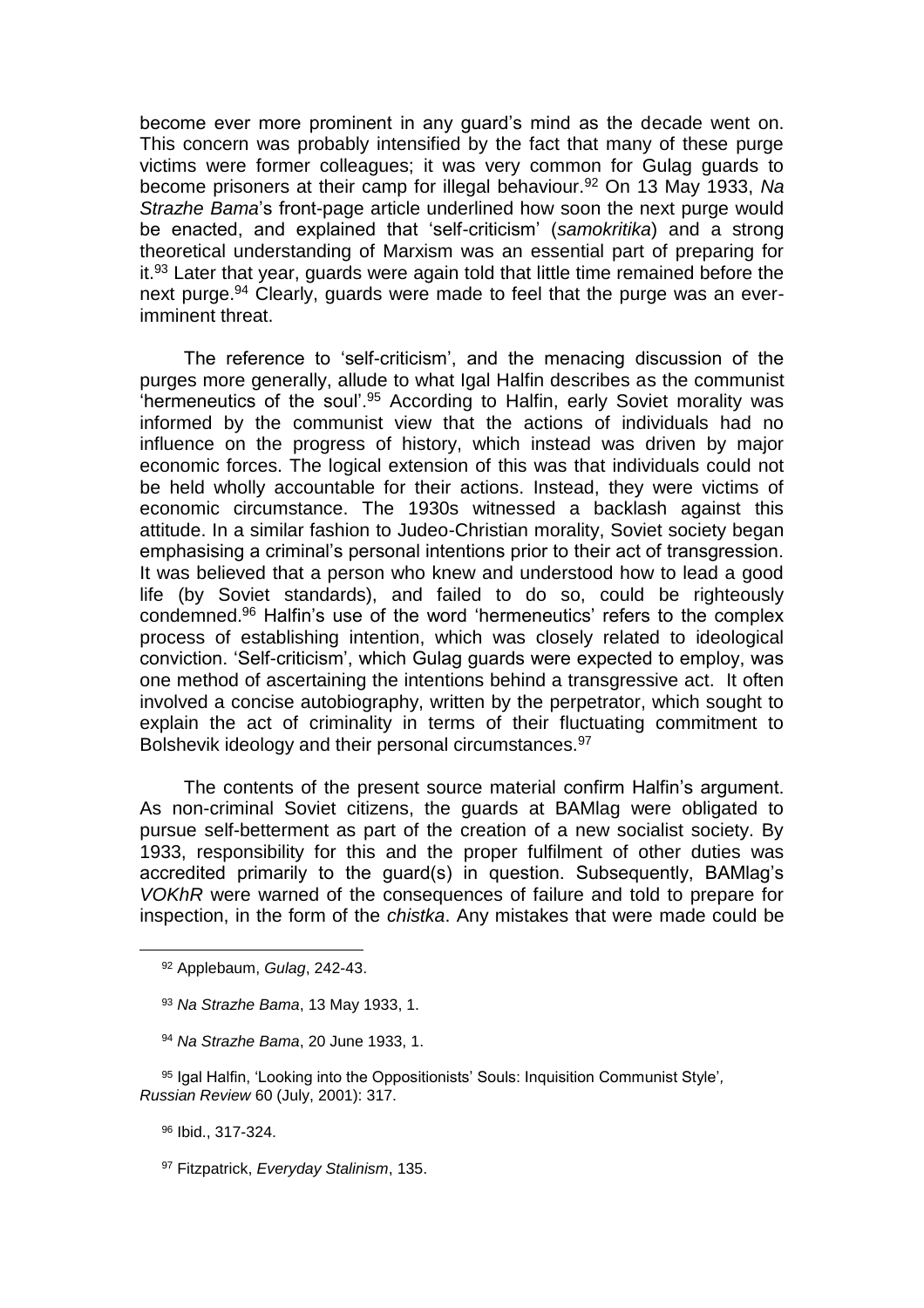treated as an act of political defiance for which a guard could be denounced, so a confident understanding of Marxism-Leninism was presented as a way of avoiding political transgression.<sup>98</sup> This is in contrast to the prisoners of the camp. In a sense, prisoners had already been purged (even if they had not suffered a *chistka*), and now their paper suggested that, through work, they could return to Soviet society. The revival of personal responsibility taking place in that society appears to have had fewer implications for them. As a result, their newspaper contained fewer implicit threats about demotion or further punishment.

As newspapers from BAMlag confirm Halfin's argument, so too does Halfin's argument explain some of the unexpected aspects of the newspapers' content. The stern, critical tone of the guards' newspapers, in contrast with the relentlessly (even exhaustingly) positive, more celebratory spirit of *Stroitel' Bama*, may seem counterintuitive. One might expect that prisoners in a penal labour camp would be provided with sobering propaganda which reminded them of their lowly status as lawbreakers, whilst the guards would receive more encouraging publications. But these newspapers reflected the dynamics of Soviet ideology which influenced discourse in the mid-1930s. The status of a prisoner was always climbing upwards, whilst the status of a guard was always striving not to fall. The *lagkory* treated them as such.

## **Isolation and Ambiguity at BAMlag**

Reading guards' and prisoners' newspapers side by side may reveal something of the relative status of the guards, both in the camp and in Soviet society more generally. The imperative of self-betterment was understood as the responsibility of each individual guard, but it was an imperative he or she shared with any other ordinary member of Soviet society, and the particular duties specific to being a guard at BAM remain relatively obscure. The main task of the *VOKhR* was the maintenance of security. Exactly how a group of generally illiterate, under-resourced and over-worked security staff might be able to teach a diverse cohort of prisoners the refinements of modern Soviet life is seldom explained.<sup>99</sup> Yet their papers persistently encouraged guards to take care of the prisoners' 'cultural-domestic conditions' and to set a good example. Why ascribe them duties they were barely able to fulfil, and then offer such little instruction?

The *lagkory* were not only reticent on the question of a guard's part in the rehabilitation of prisoners. The articles they edited avoided precise or detailed commentary on any aspect of a guard's role. Some of the most striking equivocation relates to discipline. Discipline is closely connected to economic activity in the paper. To consolidate the successes of the Second Five-Year plan in July 1933, for example, guards were asked to maintain and

<sup>98</sup> Barnes, *Death and Redemption*, 47.

<sup>99</sup> Barenberg describes Gulag camps as having a 'diverse multinational population'. Barenberg, 'From Prison Camp to Mining Town', 61. On shortages and related problems, see: Applebaum, *Gulag*, 187-193.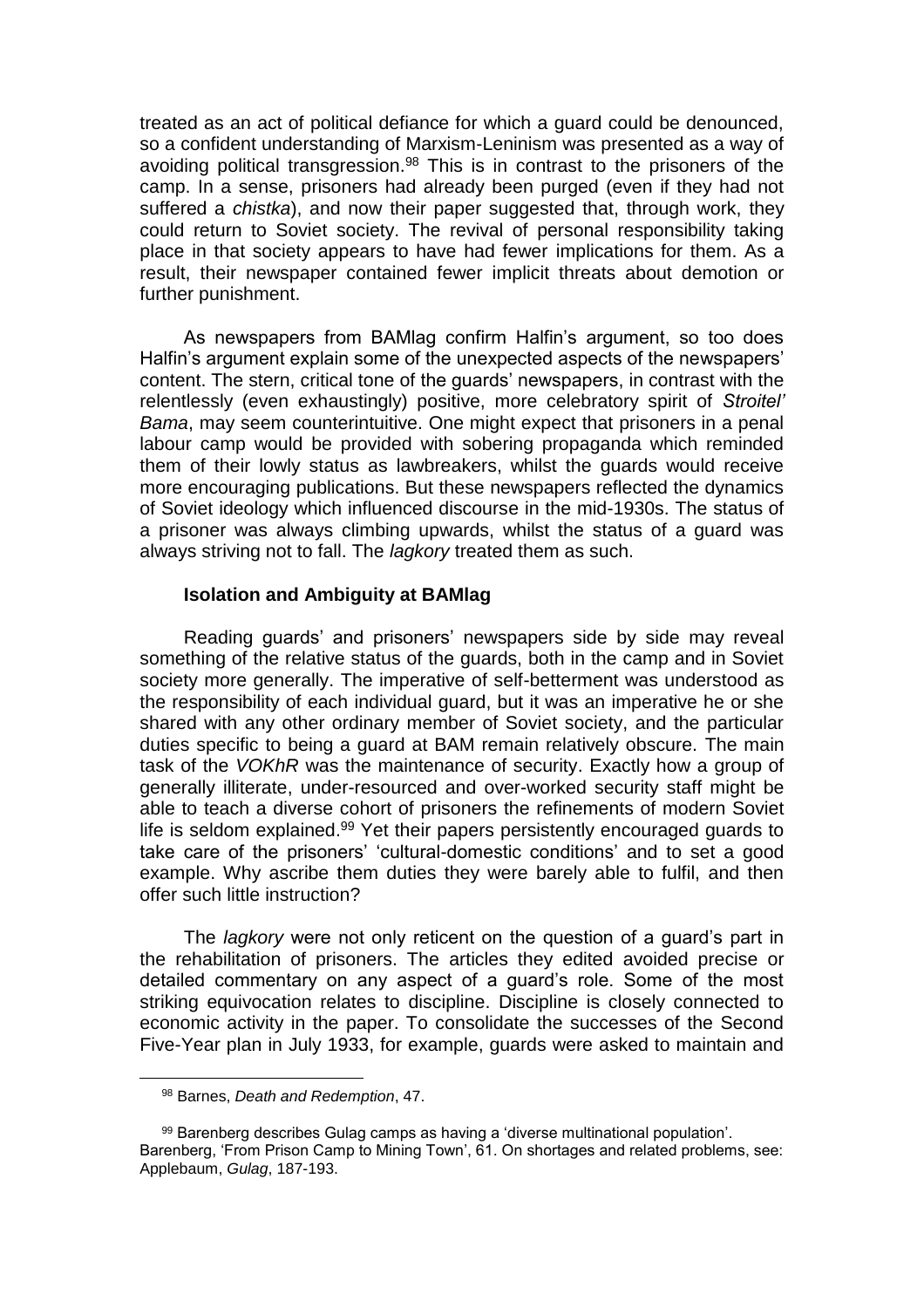improve discipline as well as to improve the speed and quality of their own work.<sup>100</sup> Such requests appeared in various articles up to 1936, when the paper suggested that a lack of discipline was to blame for the inadequate work produced by a number of the guards' brigades.<sup>101</sup> However, it is not clear from these examples whether the *lagkory* had in mind discipline amongst prisoners or guards. Discipline was only discussed in highly abstract terms. The means of achieving it - the threatening gestures of a rifle butt described by Lev Razgon in his prisoner's memoir, for example - were never mentioned.<sup>102</sup> Nor were any of the punishments outlined by Aleksandr Solzhenitsyn in his famous portraits of Gulag life.<sup>103</sup> We might not expect the paper to contain the same vivid depiction of authority found in Razgon and Solzhenitsyn's accounts, but discipline was never even defined explicitly. Why not offer a fuller explanation of the guards' more important duties?

One potential explanation for these questions connects to the ambivalence with which the Soviet political elite related to the Gulag and its personnel. This created an uncertainty which characterised the discourse surrounding the identity and role of the Gulag's security staff, as exemplified in *Na Strazhe Bama*. It is an ambivalence which seems to have again been informed by the idiosyncrasies of Soviet ideology, and can best be understood through a comparison between the guards' newspapers and publications meant for consumption outside the Gulag. In brief: as *perekovka* disappeared from public discourse (although not from in-camp literature meant for the prisoners), so too did a key justification for the use of forced labour, and no alternative was forthcoming from the centre. The purpose of the camps thus went unexplained, and the journalists of BAMlag lost a clear sense of the guards' *raison d'etre*.

In the early 1930s, when the concept of *perekovka* was at its most prominent, some Soviet propaganda made the claim that guards were not needed to supervise the forced labourers constructing the Belomor Canal. Convicts, apparently content in the knowledge that their physical exertion would cleanse them of their criminal urges, were described happily going about their work without coercion.<sup>104</sup> This image reveals the significance of the Soviets' redemptive discourse in the justification of penal labour; the promise of *perekovka* was so strong, it negated the 'forced' aspect of forced labour. The most famous piece of literature regarding Belomor, the completion

 $\overline{a}$ 

<sup>103</sup> As well as violence, intimidation and solitary confinement, these include being made to sit in the snow or enduring deliberately drawn out administrative procedures. Aleksandr Solzhenitsyn, *One Day in the Life of Ivan Denisovich* (London: Bodley Head, 1971). Solzhenitsyn, *The Gulag Archipelago*, 59.

<sup>104</sup> Ruder, *Making History for Stalin*, 132.

<sup>100</sup> *Na Strazhe Bama*, 10 July 1933, 1.

<sup>101</sup> *Na Strazhe Bama*, 13 January 1936, 1.

<sup>102</sup> Lev Razgon, 'Jailers', in *Gulag Voices, An Anthology*, ed. Anne Applebaum (London: Yale University Press, 2011), 146.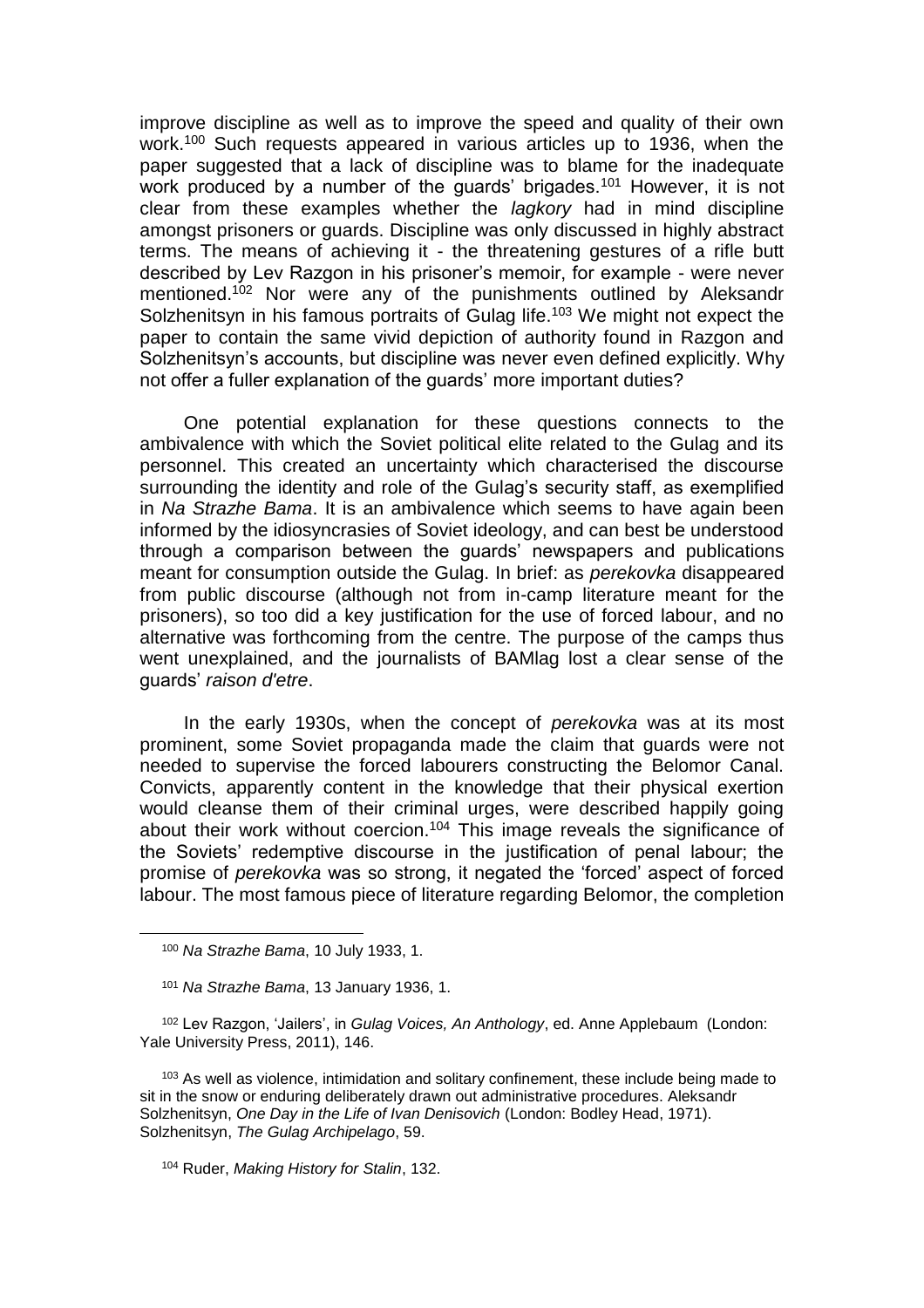of which was a huge propaganda coup for Stalin at the time, was an account of the canal's construction collectively written by a host of Soviet writers.<sup>105</sup> It was briefly promoted as a new model of Soviet literature, yet it was also the last substantive piece of public propaganda to promote *perekovka*. 106 Although the book did not deny the presence of guards at Belomor's construction site, it described countless incidents of rehabilitation amongst the convicts as justification for their incarceration. Even the newly redeemed criminals themselves were said to immediately understand the rationale for their imprisonment once their own rehabilitation was completed.<sup>107</sup>

Chapter Five of the book was entitled 'The Chekists'. These were members of the Soviet secret police force, which had been called the Cheka until 1922. Though the name of the organisation changed several times, use of the word Chekist to describe a government agent remained in the Soviet lexicon. The subjects described in Chapter Five were state employees charged with keeping order amongst the labourers at Belomor, the same task later entrusted to the guards of BAMlag. In fact, as the Cheka became the NKVD, the Chekists of Belomor might be described as precursors to the Gulag's security staff. Ruder has surveyed representations of the Chekist in the book on Belomor and other literature from the period. Despite a certain thematic incoherence, which she attributes to the practice of collective authorship, Ruder notes some clear consistencies within the book and across different literary works. She describes the archetypal Chekist as 'intelligent, self-assured, and iron-willed' and 'one whom others can try to emulate'.<sup>108</sup> Closely involved in the process of *perekovka*, particularly with regard to encouraging self-criticism and educating prisoners, the Chekist assumed the role of a stern but loving parent: paternalistic, forgiving, instructive.<sup>109</sup>

The volume on Belmor was a kind of swan song for the *perekovka*  movement. Though it and other pieces considered by Ruder were published in 1934, by which time *Na Strazhe Bama* had produced numerous issues, the Belomor Canal had already been open a year. The writers who reported on its construction could treat it as history, with the luxury of hindsight, and their collaborated efforts were tightly choreographed by state administrators. Contrast this with the *lagkory* of BAMlag, who wrote and edited an ongoing commentary for an expanding camp just as the Gulag became a closely guarded secret.<sup>110</sup> It would be difficult to prove that Soviet officials lost interest

<sup>109</sup> Ibid., 162.

 $\overline{a}$ 

<sup>110</sup> David J. Dallin and Boris I. Nicolaevsky, *Forced Labour in Soviet Russia* (New York: Octagon Books, 1974), xii.

<sup>105</sup> *The Joseph Stalin White-Sea Baltic Canal*, eds. Gorky, Averbakh and Firin.

<sup>106</sup> Greg Carleton, 'Genre in Socialist Realism', *Slavic Review* 53, no. 4 (Winter, 1994): 994. Ruder, *Making History for Stalin*, 10.

<sup>107</sup> Ruder, *Making History for Stalin*, 118-125.

<sup>108</sup> Ibid., 115, 116.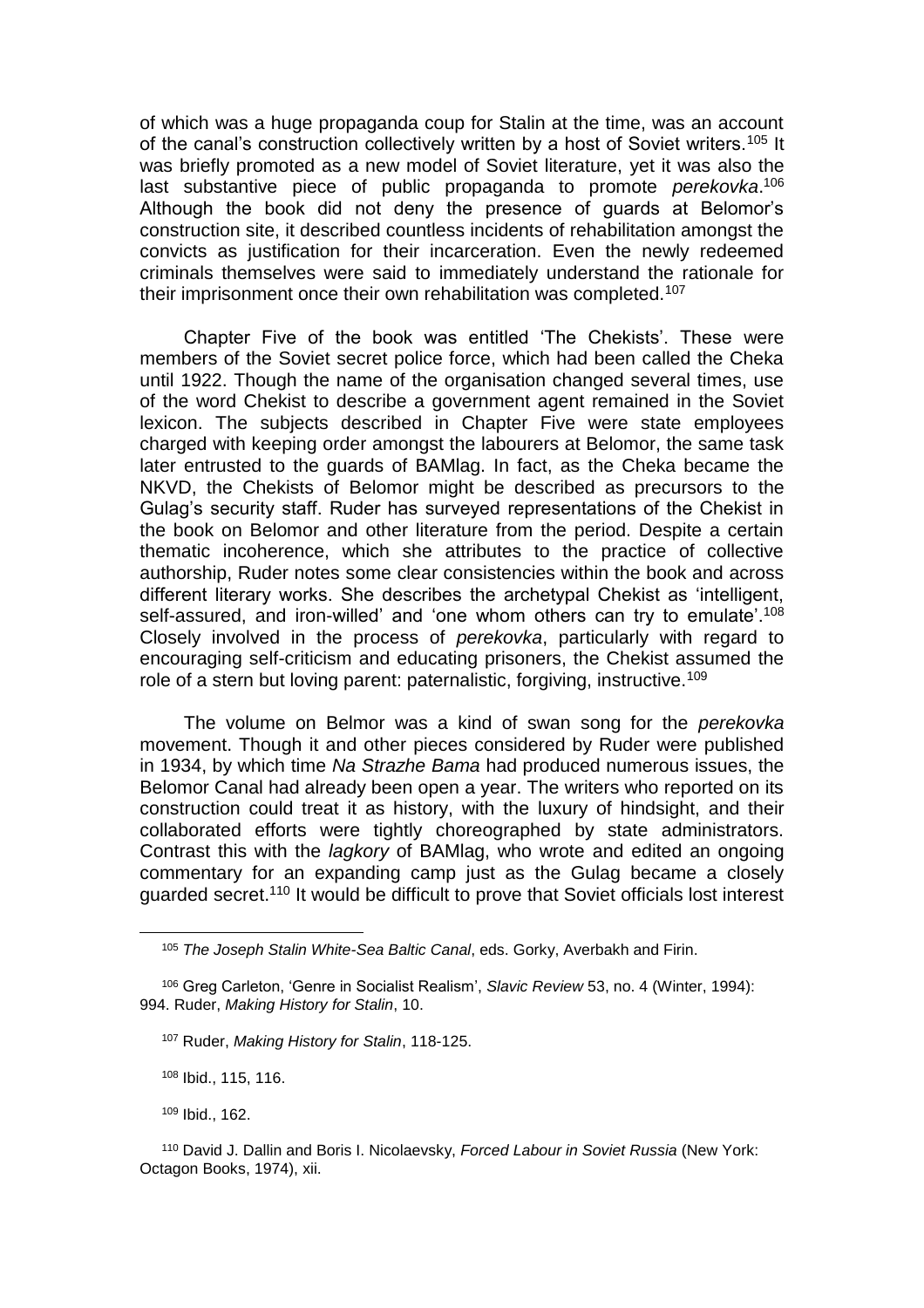in the rehabilitation of criminals at this time because state secrets like the Gulag require no public justification. Other cultural and political issues were likely to have had an impact. Support for the correctional punishment of counterrevolutionary criminals had already begun to recede in the mid-1920s. As time went on, the broadening definition of counterrevolutionary crime would therefore have narrowed the scope of rehabilitative activities to fewer and fewer prisoners.<sup>111</sup>

Whatever prompted *perekovka*'s withdrawal from Soviet mass media, the effect of this silence on *Na Strazhe Bama* and *Zorkiĭ Strelok* would have been the same. Matthew Lenoe indicates that small-scale localised newspapers had already learned to 'cleave tightly to the central press's line' by the early 1920s.<sup>112</sup> A decade later, this central press was providing BAMlag's *lagkory* with little material to draw from when describing the role of a guard. *Perekovka* had become outmoded, rendering the didactic role of a Chekist at Belomor inapplicable. True, the redemptive qualities of the Gulag were still discussed on the pages of the prisoners' newspaper, but the guards' papers were addressing state employees who would have had greater awareness of the fluctuations of Soviet morality outside the Gulag, where redemption was losing its prominent position. However, because discussion of the Gulag in the central press was forbidden, no alternative to *perekovka* was available. The mainstream newspapers were unable to form a new, officially sanctioned narrative around forced labour in the USSR, leaving camp newspapers bereft. Soviet individuals were able to adopt and adapt the language of the regime (as already argued), but the journalists lacked a prototype image of a contemporary guard to work with. Given the tense political atmosphere of the time, it is likely that the *lagkory* feared the consequences of creating their own unique vision of a guard.

The journalists of BAMlag responded to these circumstances by opting for an incoherent muddle of roles and obligations, using various themes such as efficiency, discipline and education without ever relating them to the practical, everyday work of a guard. Some of these themes seem to be inspired by *perekovka*, with the hazy references to education and role models as the legacy of this dated idea. The Belomor volume offered readers favourable personal characteristics and described the guards' duties in a descriptive, literary language. *Na Strazhe Bama* and *Zorkiĭ Strelok* occasionally encouraged their readers to improve BAMlag's 'cultural-domestic conditions', and struggled to place these demands within the day-by-day duties of the *VOKhR*. Most indicatively, newspaper writers only rarely mentioned the prisoners, despite their central place in the camp's activities. To discuss the prisoners would have been to discuss the guards' attitudes and behaviour toward them, and this was a step requiring more creativity than a camp journalist would allow him or herself. Reliance on military tropes was a comparably safe choice, given the widespread reappearance of these civil

<sup>111</sup> Barnes, *Death and Redemption*, 84-85.

<sup>112</sup> Lenoe, *Closer to the Masses*, 20.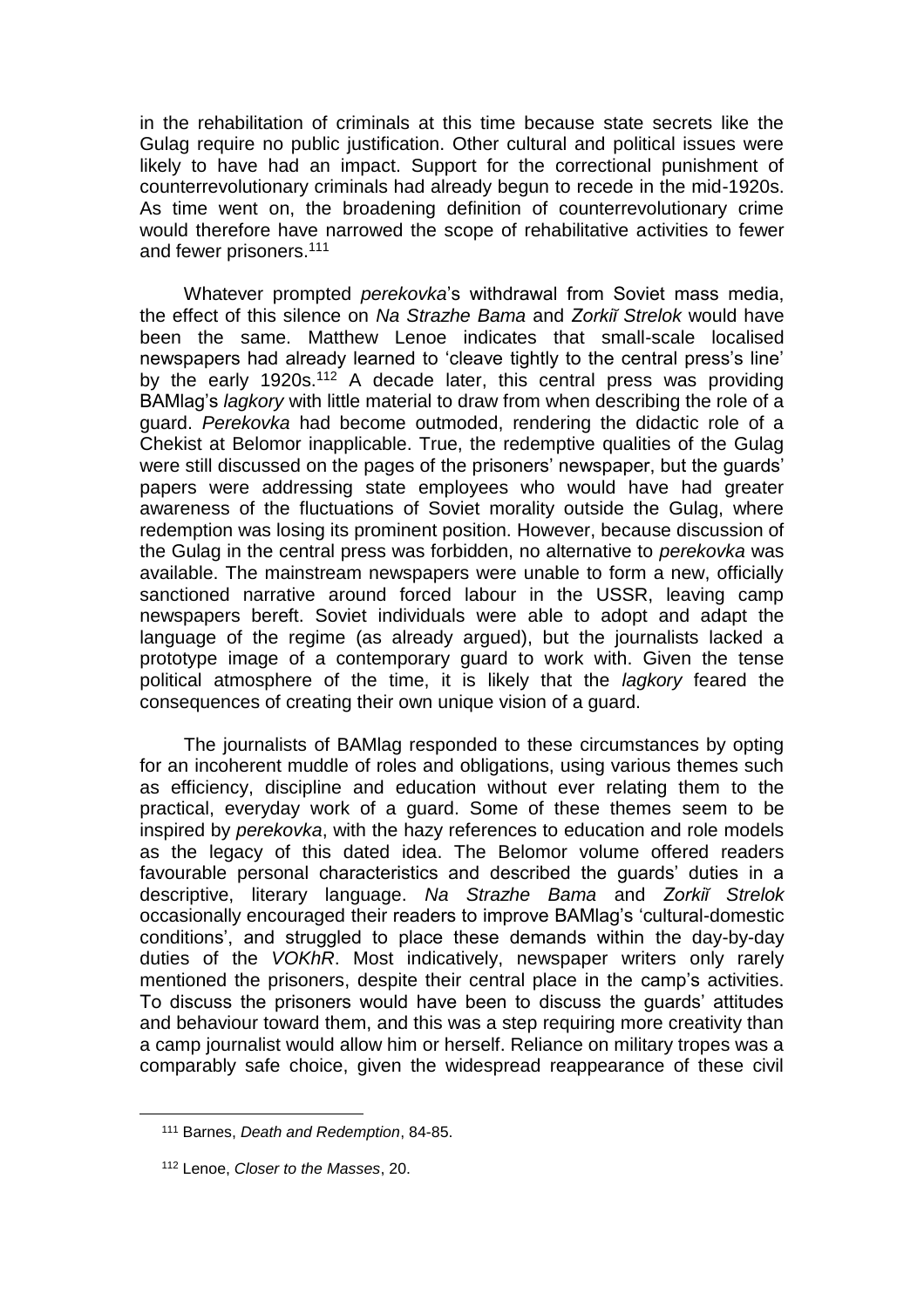war clichés in non-Gulag publications.<sup>113</sup> As a result, the characteristics of discipline, enthusiasm, of leading by example, were ascribed to the guards but could really have been applied to any Soviet citizen. They were not particularly specific to the guards' job.

The reticence of the central press was mirrored by an administrative ambivalence which gave guards remarkable scope to define their own role. Various prisoner memoirs describe this element of personal discretion.<sup>114</sup> Nadezhda Joffe, for example, was imprisoned in a Gulag camp in early 1936. Her memoir consistently refers to the temperament of a guard as the deciding factor in how he treated prisoners, noting the variety of ways in which each man interpreted his duties.<sup>115</sup> The situation does not appear to have changed a great deal as time went on. Fyodor Mochulsky claims to have had a staggering degree of freedom when working as a camp manager in the early 1940s in Pechorlag.<sup>116</sup> Freedom and personal discretion among the managers surely trickled down into the guards' jurisdiction too. It is characteristic of a chaotic penal system in which many employees, including guards, exercised unlimited power over prisoners and other staff.<sup>117</sup>

It seems likely that this situation would have both contributed to and resulted from the ambiguities of *Na Strazhe Bama* and *Zorkiĭ Strelok*. With such a wide variety of individuals all keeping order in BAMlag as they saw fit, it is little wonder that the camp's journalists struggled to construct a unifying narrative. Equally, lack of instruction from the media would have intensified the feeling amongst guards that they could choose how to behave, though this would have been tempered by the newspaper's stern criticism of those who broke certain behavioural norms. Nevertheless, by leaving camp newspapers struggling to codify a guard's role, the central press compromised its ability to influence low-level Gulag employees.

# **Guarding the Gulag in the New Soviet Union**

Starting with a simple dichotomy between Gulag prisoners and free Soviet citizens, guards were treated more like the latter. The critical, condemnatory tone of *Na Strazhe Bama* and *Zorkiĭ Strelok* belied the social status of their readership. Guards were held personally responsible for their actions and had to pursue the goal of self-development or risk denunciation, but in fact these were some of the dubious honours awarded to non-criminals in the Soviet Union. It was exactly these qualities which defined them as

- <sup>114</sup> Applebaum, *Gulag*, 252-253.
- <sup>115</sup> Joffe, *Back in Time*, 91-97.
- <sup>116</sup> Mochulsky, *Gulag Boss*, 31-38.

<sup>113</sup> Ibid., 11-13.

<sup>117</sup> L. I. Borodkin, 'Trud v Gulage: Mezhdu prinuzhdeniem i stimulirovaniem', in *GULAG: Ėkonomika prinuditel'nogo trud, eds.* L. I. Borodkin, P. Gregory, O. V. Khlevn͡iuk. (Moscow: ROSSPĖN, 2005), 129.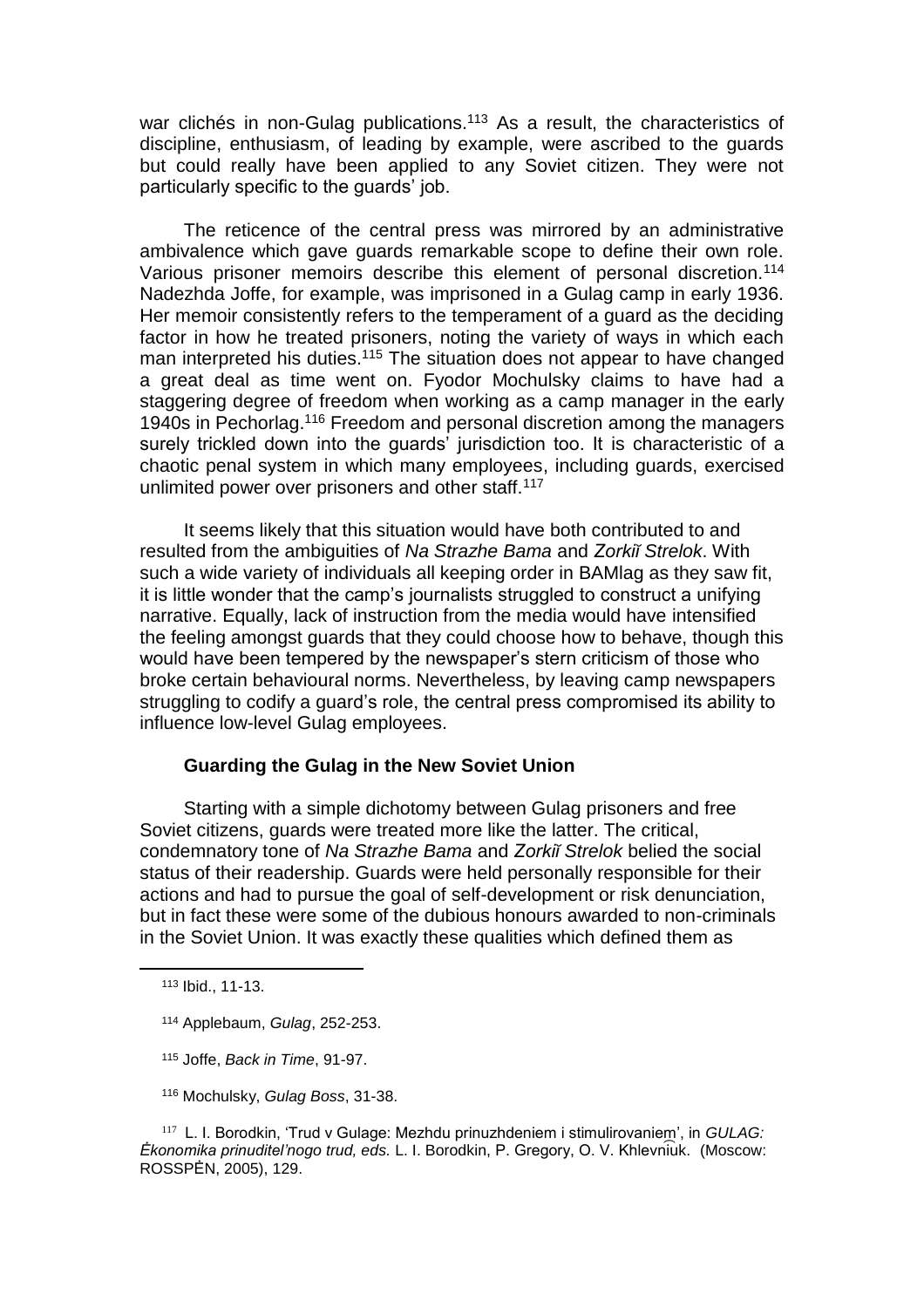ordinary citizens. The prisoners of BAMlag, in contrast, were still classified as Soviet citizens in the making. Amid the harsh realities of their daily existence, they were encouraged and praised for having this transitional identity, though it nevertheless cost them their freedom.

What we see from the selected source material is a collection of individuals whose complex and imprecise identity is a reflection of the state they worked for. Lacking an officially sanctioned archetype, the writers of *Na Strazhe Bama* opted to place heavy emphasis on the guards' place within a changing society. Though granted a stable identity comparable to that of an ordinary citizen, guards were part of a relatively new country striving to establish itself, and could not afford to sit motionless. The USSR was transforming into a modern, industrial nation, and the guards were asked to engage mentally and physically with its construction, internalising the change as soldiers engaged in a war for industrial development. Whether he wrote his article or not, Comrade Gavrilov exemplified this earnest desire for expansion and prosperity, the sense of an individual contributing somehow to historical progress on the pages of his newspaper.

## **Bibliography**

## **Primary Sources**

- *Na Strazhe Bama*, in The British Library: The Gulag Press, 1920-1937, Micro Fiche 895.
- *Stroitel' Bama,* in The British Library: The Gulag Press, 1920-1937, Micro Fiche 895.
- *Zorkiĭ Strelok*, in The British Library: The Gulag Press, 1920-1937, Micro Fiche 895.

### **Secondary Sources: Books**

- Adler, Nanci. *The Gulag Survivor: beyond the Soviet System.* London: Transaction Publishers, 2002.
- Applebaum, Anne. *Gulag: A History*. London: Penguin, 2004.
- Barnes, Steven. *Death and Redemption: The Gulag and the Shaping of Soviet Society.* Oxford: Princeton University Press, 2011.
- Borodkin, L. I., P. Gregory, O. V. Khlevn͡iuk. *GULAG: Ėkonomika prinuditel'nogo truda.* Moscow: ROSSPĖN, 2005.
- Brooks, Jeffrey. *Thank You, Comrade Stalin! Soviet Public Culture from Revolution to Cold War.* Princeton: Princeton University Press, 2000.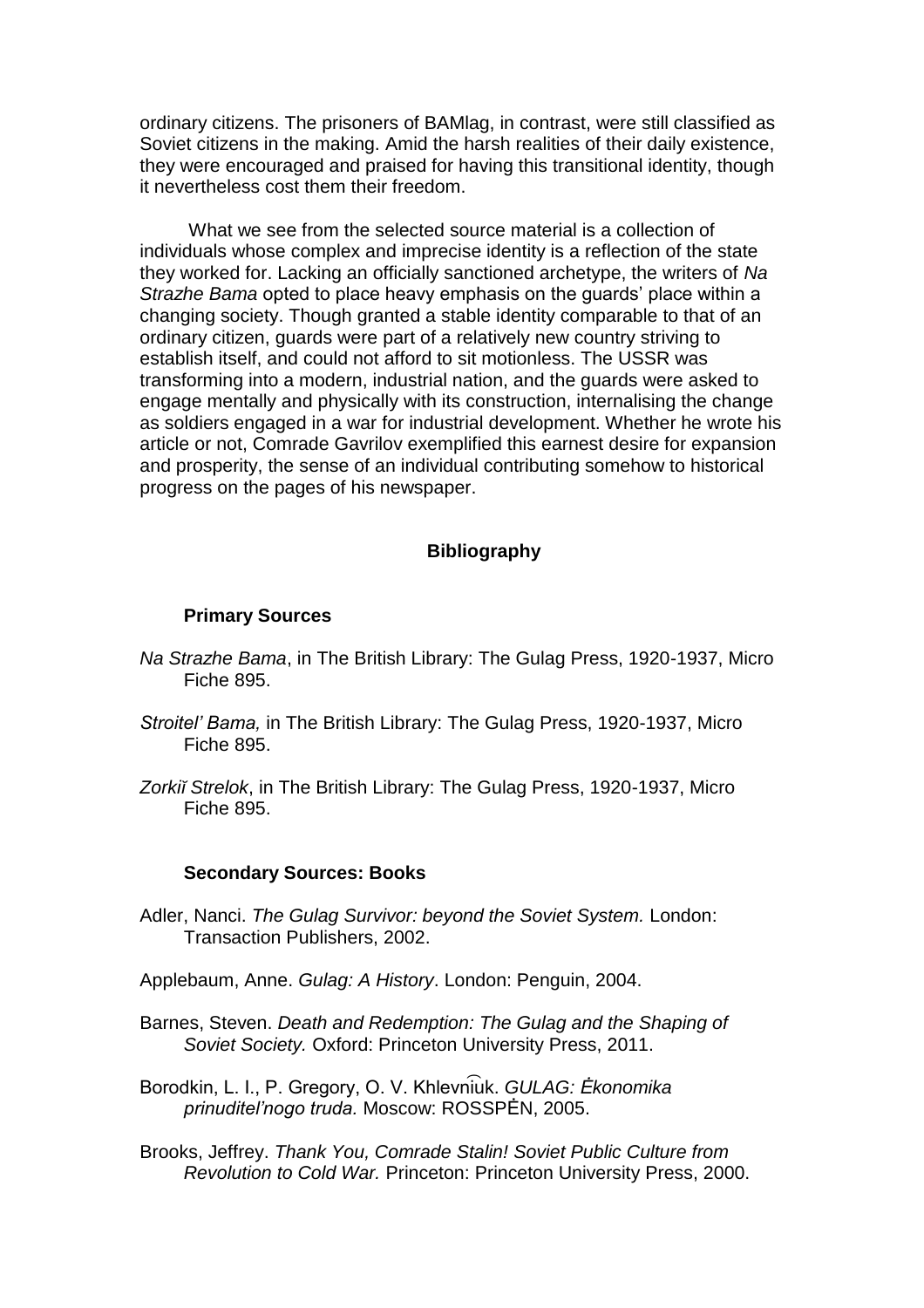- Conquest, Robert. *The Great Terror: A Reassessment.* London: Hutchinson, 1990.
- Dallin, David J., and Boris I. Nicolaevsky. *Forced Labour in Soviet Russia*. New York: Octagon Books, 1974.
- Dobson, Miriam. *Khrushchev's Cold Summer: Gulag Returnees, Crime, and the Fate of Reform after Stalin*. London: Cornell University Press, 2009.
- Dugin, A. N.. *Neizvestnyĭ GULAG: Dokumenty i fakty.* Moscow: Nauka, 1999.
- Fitzpatrick, Sheila. *Everyday Stalinism, Ordinary Life in Extraordinary Times: Soviet Russia in the 1930s.* Oxford: Oxford University Press, 1999.
- Frierson, Cathy A., and Semyon S. Vilensky. *Children of the Gulag*. London: Yale University Press, 2010.
- Getty, J. Arch. *The Origins of the Great Purges: The Soviet Communist Party Reconsidered, 1933-1938.* Cambridge: Cambrige University Press,1985.
- Getty, J. Arch, and O'leg V. Naumov. *Yezhov: The Rise of Stalin's "Iron Fist".*  New Haven: Yale University Press, 2008.
- Goldman, Wendy. *Women, the State and Revolution; Soviet Family Policy and Social Life, 1917-1936*. Cambridge: Cambridge University Press, 1993.
- Gor'kiĭ, Maksim, Leopol'd Averbakh, and Semen Firin, eds.. *Belomorsko-Baltiĭskiĭ kanal imeni Stalina. Istori͡ia stroitel'stva 1931 – 1934 gg*.. Moscow, Gosudarstvennoe Izdatel'stvo, 1934.
- Halfin, Igal. *Terror in my Soul: Communist Autobiographies on Trial*. London: Harvard University Press, 2003.
- Hoffmann, David L. *Stalinist Values: The Cultural Norms of Soviet Modernity 1917-1941.* New York: Cornell University Press, 2003.
- Ivanova, Galina Mikhailovna. *Labor Camp Socialism: The Gulag in the Soviet Totalitarian System*. London: M. E Sharpe, 1997.
- Joffe, Nadezhda. *Back in Time: My Life, My Fate, My Epoch*. Michigan: Labor Publications Inc, 1995.
- Kharkhordin, Oleg. *The Collective and the Individual in Russia: A Study of Practices.* Berkeley: University of California Press, 1999.
- Khlevniuk, Oleg V. *The History of the Gulag: From Collectivisation to the Great Terror.* London: Yale University Press, 2004.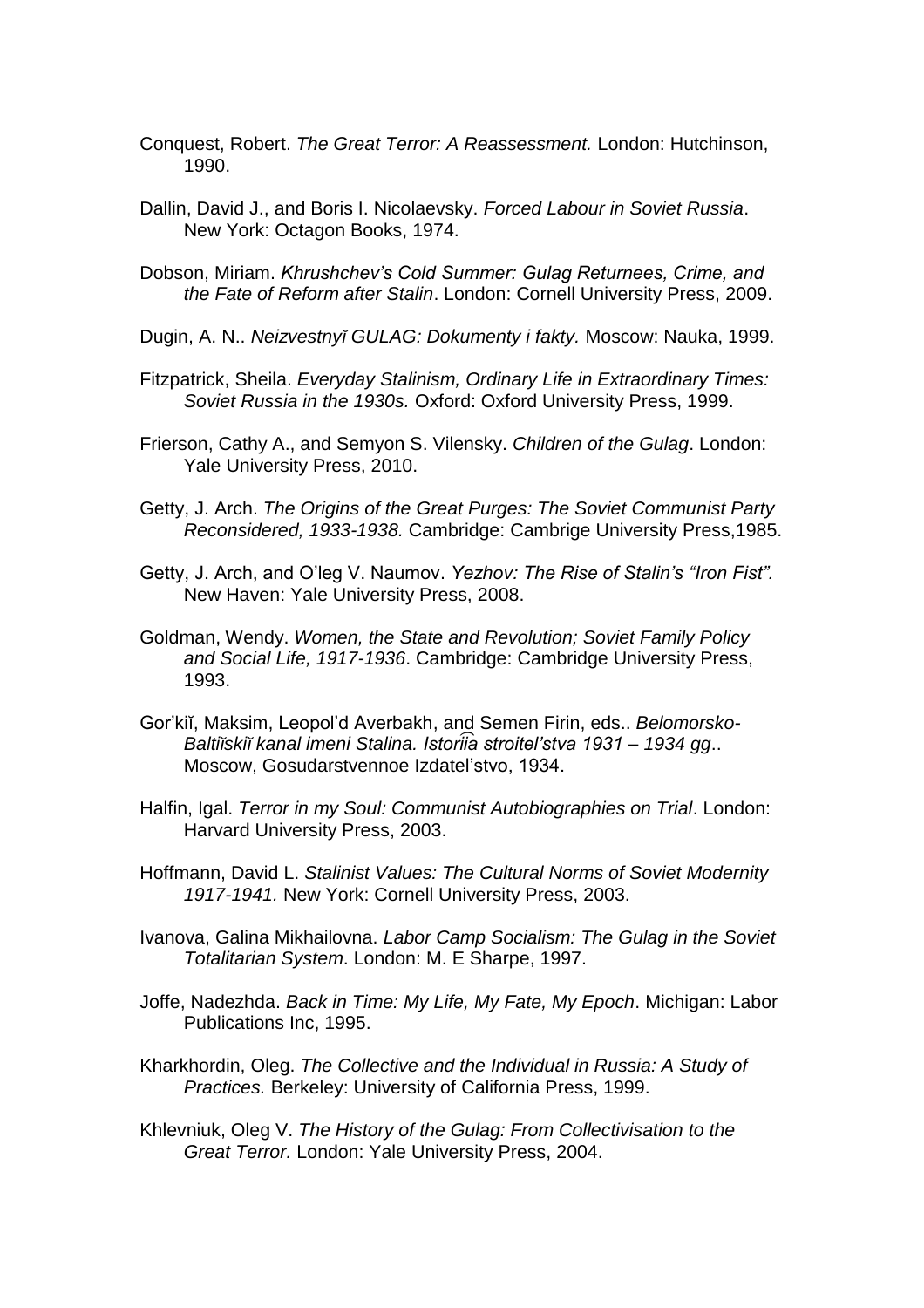- Kokurin, A. I., N. V. Petrov, and V. N. Shostakovskiĭ, eds. *GULAG 1918 – 1960: Dokumenty*. Moscow: Mezhdunarodnyĭ Fond "Demokrati͡ia", 2000.
- Kotkin, Stephen. *Magnetic Mountain: Stalinism as a Civilization.* Berkeley: University of California Press, 1995.
- Lahusen, Thomas. *How Life Writes the Book: Real Socialism and Socialist Realism in Stalin's Russia*. Ithaca: Cornell University Press, 1997.
- Lenoe, Matthew. *Closer to the Masses: Stalinist Culture, Social Revolution, and Soviet Newspapers.* London: Harvard University Press, 2004.
- Mochulsky, Fyodor. *Gulag Boss: A Soviet Memoir.* Translated by Deborah Kaple. Oxford: Oxford University Press, 2011.
- Ruder, Cynthia. *Making History for Stalin: The Story of the Belomor Canal.* Gainesville: University Press of Florida, 1998.
- Solzhenitsyn, Aleksandr. *One Day in the Life of Ivan Denisovich.* London: Bodley Head, 1971.
- Solzhenitsyn, Aleksandr. *The Gulag Archipelago, 1918-1956: An Experiment in Literary Investigation.* London: Harvill Press, 1978.
- Suny, Ronald Grigor. *The Soviet Experiment: Russia, the USSR and the Successor States.* Oxford: Oxford University Press, 1998.
- Toker, Leona. *Return from the Archipelago: Narratives of Gulag Survivors*. Bloomington: Indiana University Press, 2000.
- Vilensky, Simon. *Till My Tale is Told: Women's Memoirs of the Gulag.* London: Virago, 1999.
- Viola, Lynne. *The Unknown Gulag: The Lost World of Stalin's Special Settlements.* Oxford: Oxford University Press, 2007.
- Werth, Nicolas. *Cannibal Island: Death in a Siberian Gulag*. Woodstock: Princeton University Press, 2007.

### **Secondary Sources: Articles**

- Barnes, Steven. 'In a Manner Befitting Soviet Citizens": An Uprising in the Post-Stalin Gulag'. *Slavic Review* 64 (Winter, 2005): 823-50.
- Bell, Wilson T.. 'One Day in the Life of Educator Khrushchev: Labour and Kul'turnost' in the Gulag Newspapers'. *Canadian Slavonic Papers* 46, no. 3/4 (September-December, 2004): 289-313.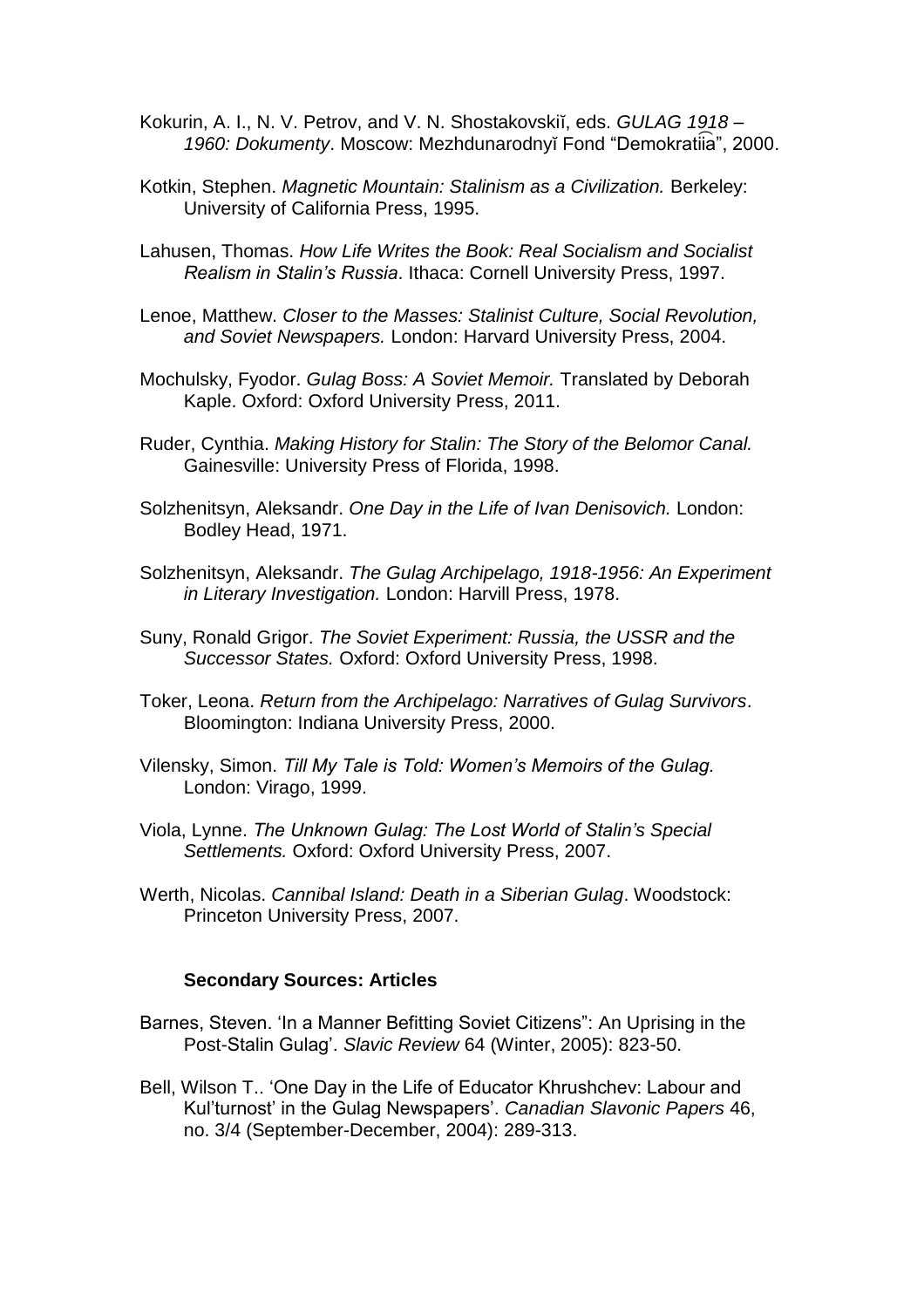- Borodkin, L. I.. 'Trud v GULAGE: Mezhdu prinuzhdeniem i stimulirovaniem'. In *GULAG: Ėkonomika prinuditel'nogo truda*, edited by L. I. Borodkin, P. Gregory and O. V. Khlevniuk, 129-156. Moscow: ROSSPEN, 2005.
- Carleton, Greg. 'Genre in Socialist Realism'. *Slavic Review* 53, no. 4 (Winter, 1994): 992-1009.
- Clark, Katerina. 'The Cult of Literature and Nikolai Ostrovskii's "How the Steel Was Tempered"'. In *Personality Cults in Stalinism*, edited by Klaus Heller and Jan Plamper, 415-42. Göttingen: V&R Unipress, 2004.
- Davies, Sarah. '"Us against Them": Social Identity in Soviet Russia, 1934- 1941'. In *Stalinism: New Directions*, edited by Sheila Fitzpatrick, 47-69. London: Routledge, 2000.
- Getty, J Arch, Gàbor T Rittersporn and Viktor N Zemskov. 'Victims of the Soviet Penal System in the Pre-War Years: A First Approach on the Basis of Archival Evidence'. *American Historical Review* 98 (Oct, 1993): 1017-1049.
- Halfin, Igal. 'The Demonization of the Opposition: Stalinist Memory and the 'Communist Archive' at Leningrad Communist University'. *Kritika* 2 (Winter, 2001): 45-80.
- Halfin, Igal. 'Looking into the Oppositionists' Souls: Inquisition Communist Style'*. Russian Review* 60 (July, 2001): 316-39.
- Harris, James R. 'The Growth of the Gulag: Forced Labour in the Urals Region, 1929-1931'. *Russian Review* 56 (Apr, 1997): 265-280.
- Hellbeck, Jochen. 'Fashioning the Stalinist Soul: The Diary of Stepan Pudlubnyi, 1931-1939'. In *Stalinism: New Directions*, edited by Sheila Fitzpatrick, 77-116. London: Routledge, 2000.
- Hellbeck, Jochen. 'Working, Struggling, Becoming: Stalin Era Autobiographical Texts'. *Russian Review* 60 (Jul., 2003): 340-59.
- Lenoe, Matthew. 'Sarah Davies, Popular Opinion in Stalin's Russia: Terror, Propaganda, and Dissent, 1934-1941'. *The Journal of Modern History*, 71 (September, 1999): 789-91.
- Nordlander, David J. 'Origins of a Gulag Capital: Magadan and Stalinist Control in the Early 1930s'. *Slavic Review* 57 (Winter, 1998): 791-812.
- Plamper, Jan. 'Foucault's Gulag'. *Kritika* 3 (Spring, 2002): 255-280.
- Razgon, Lev. 'Jailers'. In *Gulag Voices, An Anthology*, edited by Anne Applebaum, 145-50. London: Yale University Press, 2011.